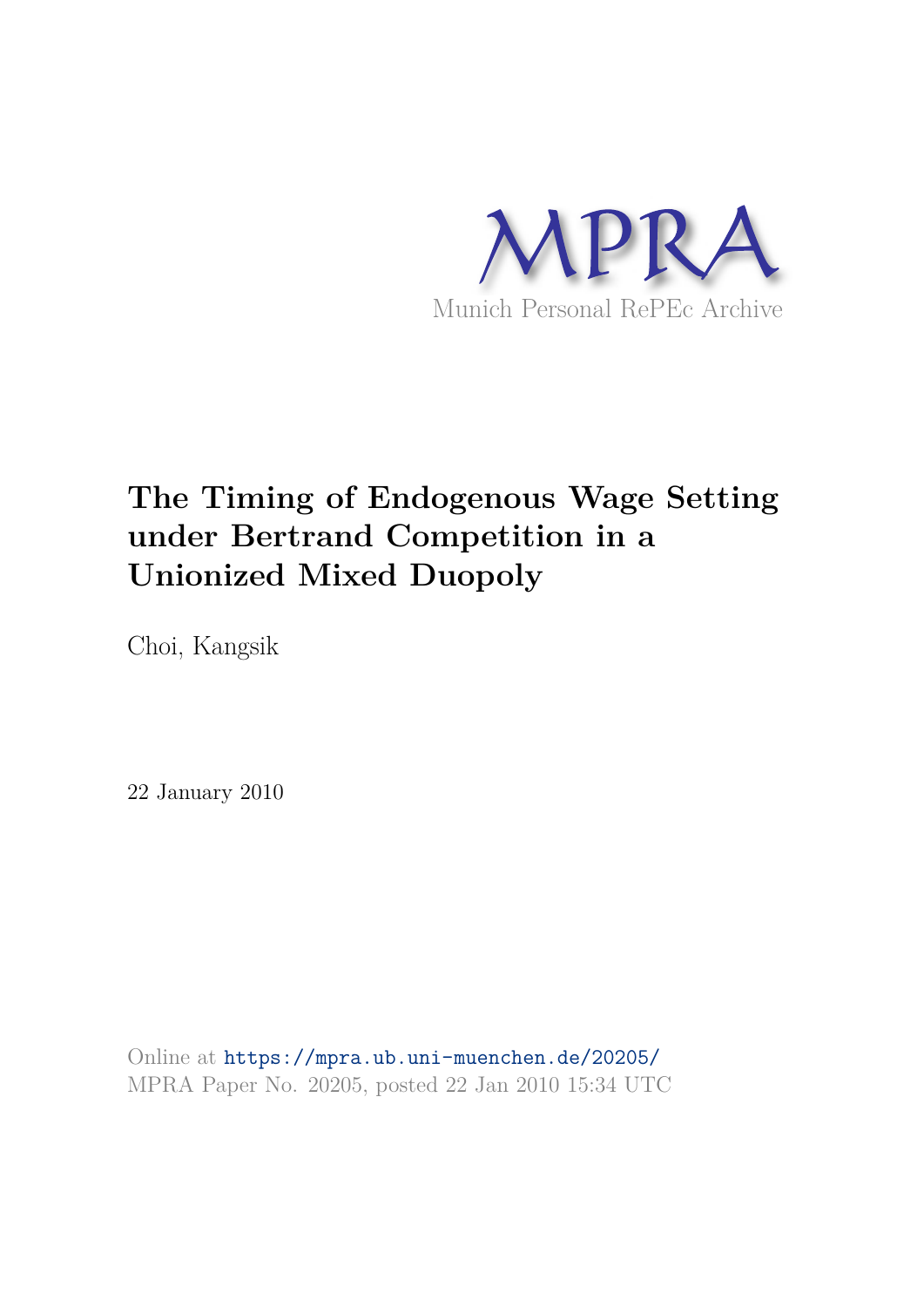## The Timing of Endogenous Wage Setting under Bertrand Competition in a Unionized Mixed Duopoly

Kangsik Choi†

GSIS, Pusan National University

January 22, 2010

#### Abstract

The paper examines the timing of endogenous wage setting under Bertrand competition in a unionized mixed duopoly. The results are that when the public firm chooses the timing of wage setting: (1) sequential wage setting is the outcome and (2) simultaneous wage setting is the outcome. The first result coincides with the choices of the private firm, its union, and the union of the public firm if imperfect substitutability is sufficiently large. This result is in contrast to the findings of prior literature. However, but the second result does not coincide between firms and their unions if imperfect substitutability is sufficiently small. However, simultaneous wage setting is more likely to improve the welfare if imperfect substitutability is sufficiently small. Furthermore, we find that the impact of sequential wage setting on the equilibrium path is lower in terms of improving welfare than the other outcome of sequential wage setting.

JEL: D21, J51, H44, L13.

Keywords: Endogenous Wage Setting, Bertrand Competition, Mixed Duopoly, Social Welfare.

# 1 Introduction

There are several studies of pure oligopolies where private firms maximize their own profit by adopting the timing of endogenous wage-setting between firms and unions. Theoretical studies that introduce the timing of endogenous wage-setting (i.e., the setting of input costs) into oligopolistic markets include De Fraja (1993a), Corneo (1995), and Barcena-Ruiz and Casado-Izaga (2008) under either Cournot or Bertrand competition. They showed that if private firms decide the timing of wage setting, in equilibrium they will decide to play simultaneously. But if unions choose the timing, in equilibrium, the unions will decide to play sequentially. Specifically, Barcena-Ruiz and Casado-Izaga (2008) extend the findings of Brekke and Straume  $(2004)^1$ by introducing the timing of endogenous wage-setting. Thus, they showed that both unions prefer sequential wage-setting and that the timing of wage setting does not alter the location equilibrium. In addition, Barcena-Ruiz and Casado-Izaga (2008) demonstrate that bargaining over wages is simultaneous if and only if two private firms decide the timing of wage negotiation; otherwise, negotiation takes place sequentially, which is similar to the results derived by De Fraja (1993a) and Corneo (1995). However, none of these papers have considered the case in which both private and public firms choose to bargain over wages in endogenous timing under Bertrand Competition in a unionized mixed duopoly. Hence, we investigate Bertrand competition in a unionized mixed duopoly where wages can be negotiated either simultaneously or sequentially. That is, we extend Barcena-Ruiz and Casado-Izaga (2008) for evaluating Bertrand competition

<sup>†</sup>Graduate School of International Studies, Pusan National University Jangjeon-dong, Geumjeong-gu, Busan 609-735, Republic of Korea. Tel:+82-51-510-2532. Fax:+82-51-581-7144. E-mail: choipnu@pusan.ac.kr

<sup>&</sup>lt;sup>1</sup>In a spatial context, Brekke and Straume (2004) have analyzed how equilibrium locations in location-price games under Hotelling's model are affected when wage negotiations occur simultaneously.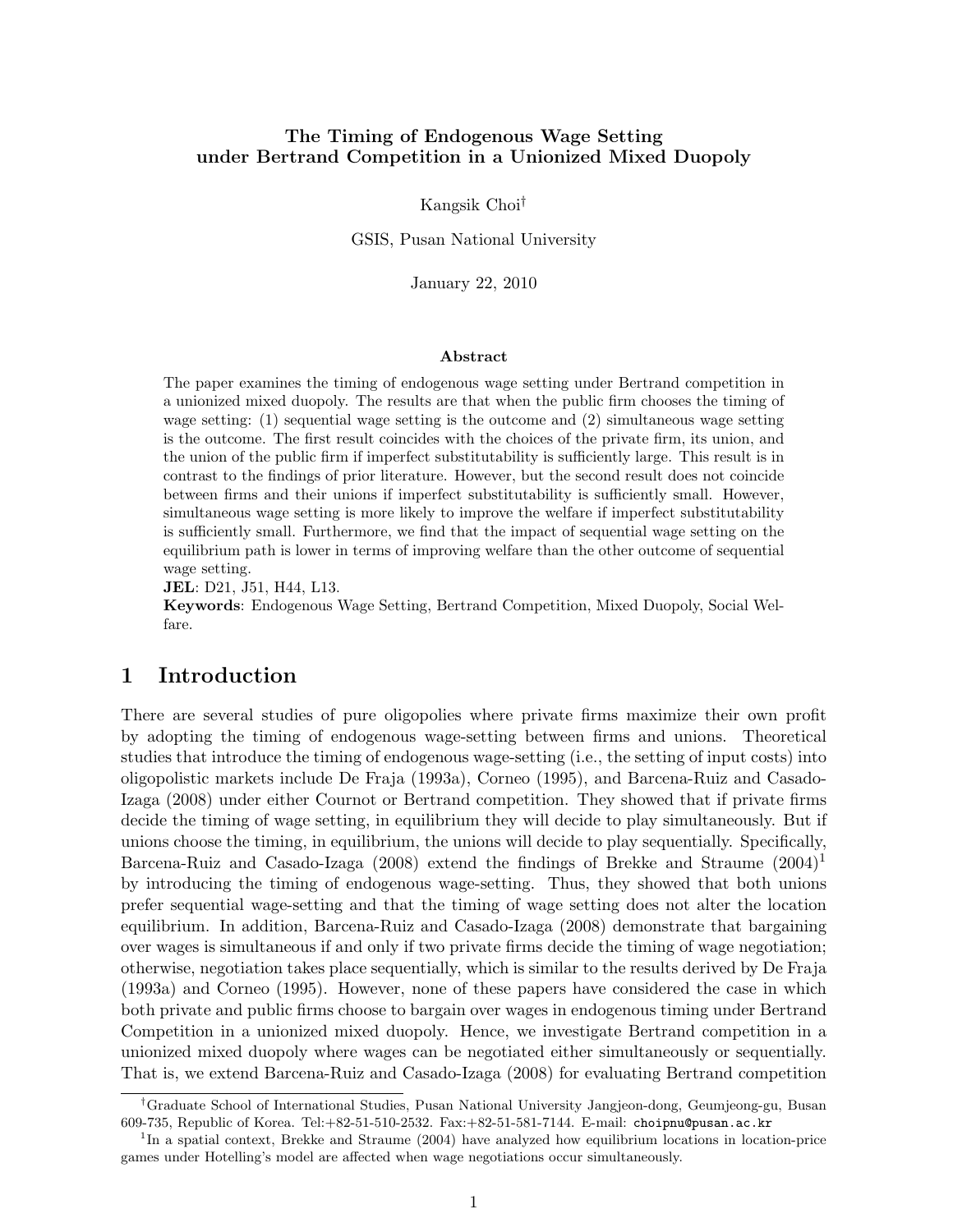by considering the timing of endogenous wage-setting where outputs are chosen simultaneously in a mixed-duopoly context.

There have been some attempts, namely, De Fraja (1993b), Haskel and Sanchis (1995), Haskel and Szymanski (1993), and Ishida and Mastushima (2009), to introduce the union's utility into a model of mixed-duopoly markets<sup>2</sup>. In particular, De Fraja (1993b) and Haskel and Sanchis (1995) investigate the wage-bargaining process in mixed duopolies for examining the effect of privatization. Furthermore, focusing on wage regulation, Ishida and Mastushima (2009) analyze the optimal framework that is imposed on the public firm and the union. However, few studies have been undertaken on how the effect of the timing of endogenous wage negotiations between the public and private firms influences product-market interactions. Moreover, while many of the previous analyses that have been conducted on union's utility focused on the power of collective bargaining, any discussion of the issue under Bertrand competition in mixed oligopolies ignores the timing of endogenous wage setting.

In fact, we bring together two independent strands of the literature: a mixed-duopoly market under Bertrand competition and wage setting. We consider that differentiated outputs in a mixed duopoly are chosen simultaneously but extend previous works by assuming that the timing of wage setting is endogenously determined under Bertrand competition. Consequently, the present study differs from the existing literature in at least two important ways. First, the existing studies on mixed oligopolies consider simultaneous wage-setting rather than the effects of different timings of wage setting. Second, prior studies on unionized mixed oligopolies mainly focus on Cournot competition, while our study investigates Bertrand competition in a mixed duopoly and social welfare depending on the nature of goods (i.e., imperfect substitutability) and the timing of wage setting. This is why our analysis needs to be extended to the case of Bertrand competition in a unionized mixed duopoly.

Firstly, our findings show that bargaining over wages under Bertrand competition in a unionized mixed duopoly is always sequential if the degree of imperfect substitutability is sufficiently large. Otherwise, the standard results follow if the degree of imperfect substitutability is sufficiently small, as De Fraja (1993a), Corneo (1995), and Barcena-Ruiz and Casado-Izaga (2008) point out<sup>3</sup>. Given that there is a strictly dominant strategy for the private firm, which is to bargain at the second opportunity, and that all unions prefer to play sequentially rather than simultaneously, the social welfare is determined on the basis of the degree of imperfect substitutability. That is, if the degree of imperfect substitutability is sufficiently large, the public and private firms in the sequential case get either greater profits or greater social welfare than those in the simultaneous case, whereas it is desirable in terms of improving the welfare to force all the firms to choose the simultaneous case if the degree of imperfect substitutability is sufficiently small. Therefore, on the one hand, the public firm in the case of sequential wage setting understands that increasing both the output and wage is desirable to maximize the social welfare. On the other hand, the public firm in the case of simultaneous wage setting also considers price decreases for the consumer surplus. Hence, if the degree of imperfect substitutability is

<sup>&</sup>lt;sup>2</sup>In the literature on unionized oligopolies, the bargaining process between the firm and the union has been developed almost independently. For instance, there is a well-known framework for international unionized oligopolies regarding the issue of foreign direct investment, as identified by Naylor (1998, 1999), Lommerud et al. (2003), and Mukherjee and Suetrong (2007). In other related studies, among domestic private firms, the relationship between the production quantity and the union has been developed (Naylor, 2002; Naylor and Santoni, 2003). There are many studies considering unionized (international) oligopoly, See for instance, Straume (2003), Ishida and Matsushima (2008) and references therein.

<sup>&</sup>lt;sup>3</sup>While the present work needs to look for potential application areas and study the implication of such union preferences (i.e. order of wage setting) in these contexts, it is left to future research to develop the analysis more generally. To the best of the author's knowledge, only one theoretical study is as follows: Barcena-Ruiz and Campo (2009) showed that unions may choose to set wages simultaneous spending most on R&D if the size of the market is small enough and the efficiency of the R&D technology is great enough.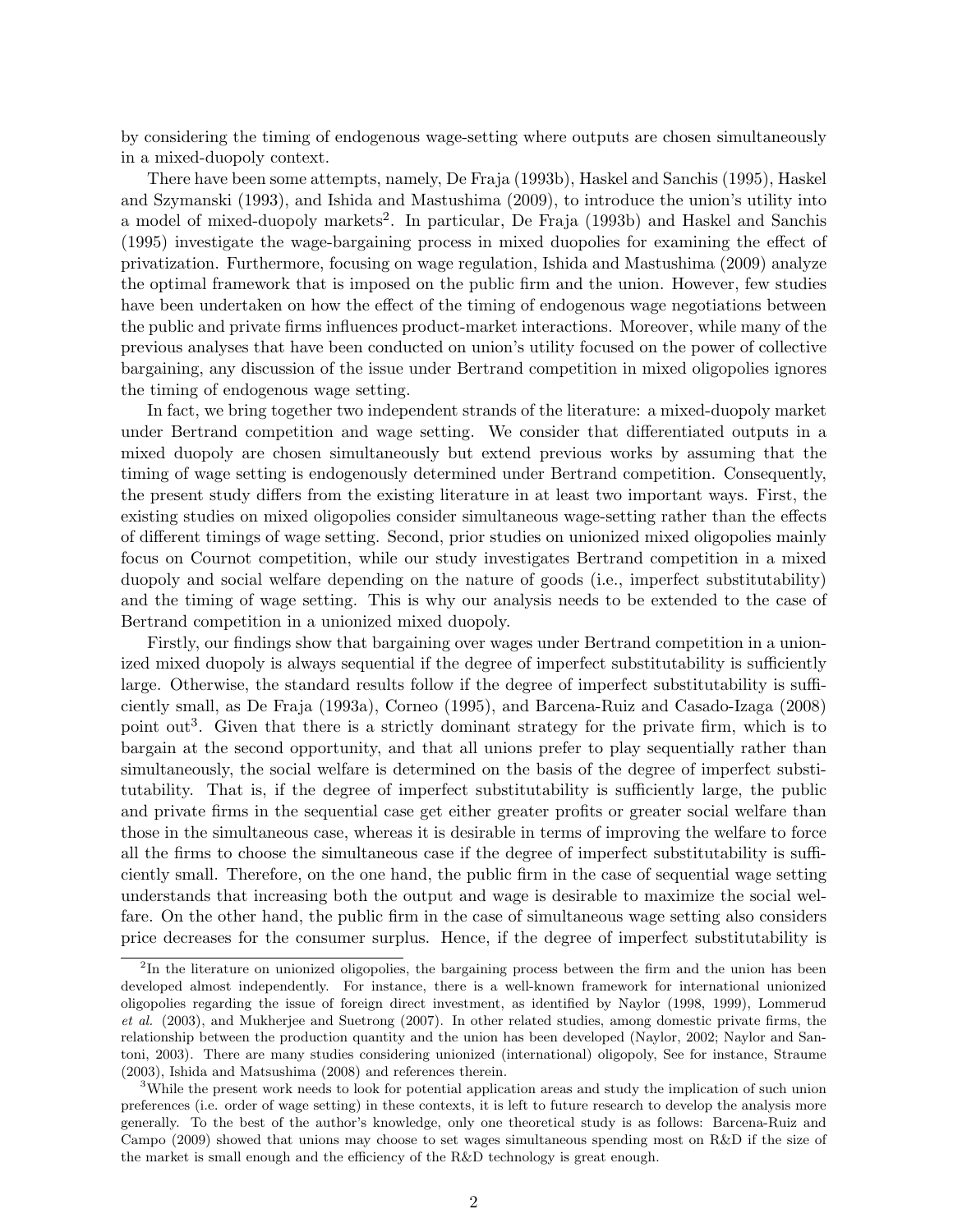sufficiently small, the public firm appropriately controls its wages and prices as the latter effect dominates the former, and vice versa.

Second, in contrast to the findings of the prior literature, we find that simultaneous wage setting is more likely to improve welfare if imperfect substitutability is sufficiently small. Furthermore, we show that the outcome of sequential wage setting on the equilibrium path is lower in terms of improving welfare than the other outcome of sequential wage setting. This is because each level of social welfare is determined by a representative consumer's utility, which directly depends upon the degree of substitutability under Bertrand competition in a unionized-mixed duopolistic market.

Consequently, when the choice of timing of endogenous wage setting is set in a unionized duopoly, our results differ from the standard findings of De Fraja (1993a), Corneo (1995), and Barcena-Ruiz and Casado-Izaga (2008). They show that regardless of the impact of imperfect substitutability in a pure duopoly, when wage bargaining is decentralized at the level of the private firm, unions prefer to play sequentially and vice versa.

The organization of the paper is as follows. In Section 2, we describe the model. Section 3 presents fixed-timing games regarding the wage setting. Section 4 determines firms' endogenous choices of wage setting and social welfare. Concluding remarks appear in Section 5.

### 2 The Model

Consider a unionized mixed duopoly situation for a differentiated good that is supplied by a public firm and a private firm  $i = 0, 1$ . Firm 1 is the profit-maximizing private firm and firm 0 is the public firm that maximizes the social welfare. On the demand side of the market, we assume that the representative consumer's utility is a quadratic function given by

$$
U = x_i + x_j - \frac{1}{2}(x_i^2 + 2cx_ix_j + x_i^2), \quad i \neq j; \ i, j = 0, 1,
$$

where  $x_i$  denotes the output of firm  $i$   $(i = 0, 1)$ . The parameter  $c \in (0, 1)$  is a measure of the degree of substitutability among goods, while a negative  $c \in (-1,0)$  implies that goods are complements. In the main body of analysis we focus on the imperfect substitutability case of  $c \in (0,1)^4$ . Thus, the inverse demand is characterized by

$$
p_i = 1 - cx_j - x_i, \quad i \neq j; \ i, j = 0, 1,
$$
\n(1)

where  $p_i$  is firm i's market price and  $x_i$  denotes the output of firm  $i$   $(i = 0, 1)$ . Hence, we can obtain the direct demands as

$$
x_i = \frac{1 - c + cp_j - p_i}{1 - c^2}, \quad i \neq j; \ i, j = 0, 1,
$$
\n(2)

provided the quantities are positive.

To analyze the union's wage bargaining, we also assume that the public and private firms are unionized and that the wages,  $w_i$  are determined as a consequence of bargaining between firms and unions. Let  $\overline{w}$  denote the reservation wage. Taking  $\overline{w}$  as given, the union's optimal wage-setting strategy,  $w_i$ , regarding firm i is defined as:

$$
u_i = (w_i - \overline{w})^{\theta} x_i, \quad i = 0, 1,
$$
\n
$$
(3)
$$

<sup>&</sup>lt;sup>4</sup>However, we do not analyze imperfect complementarity case of  $c \in (-1,0)$  since we could have similar results when goods are complements. The detailed computations of complements are available from author upon request.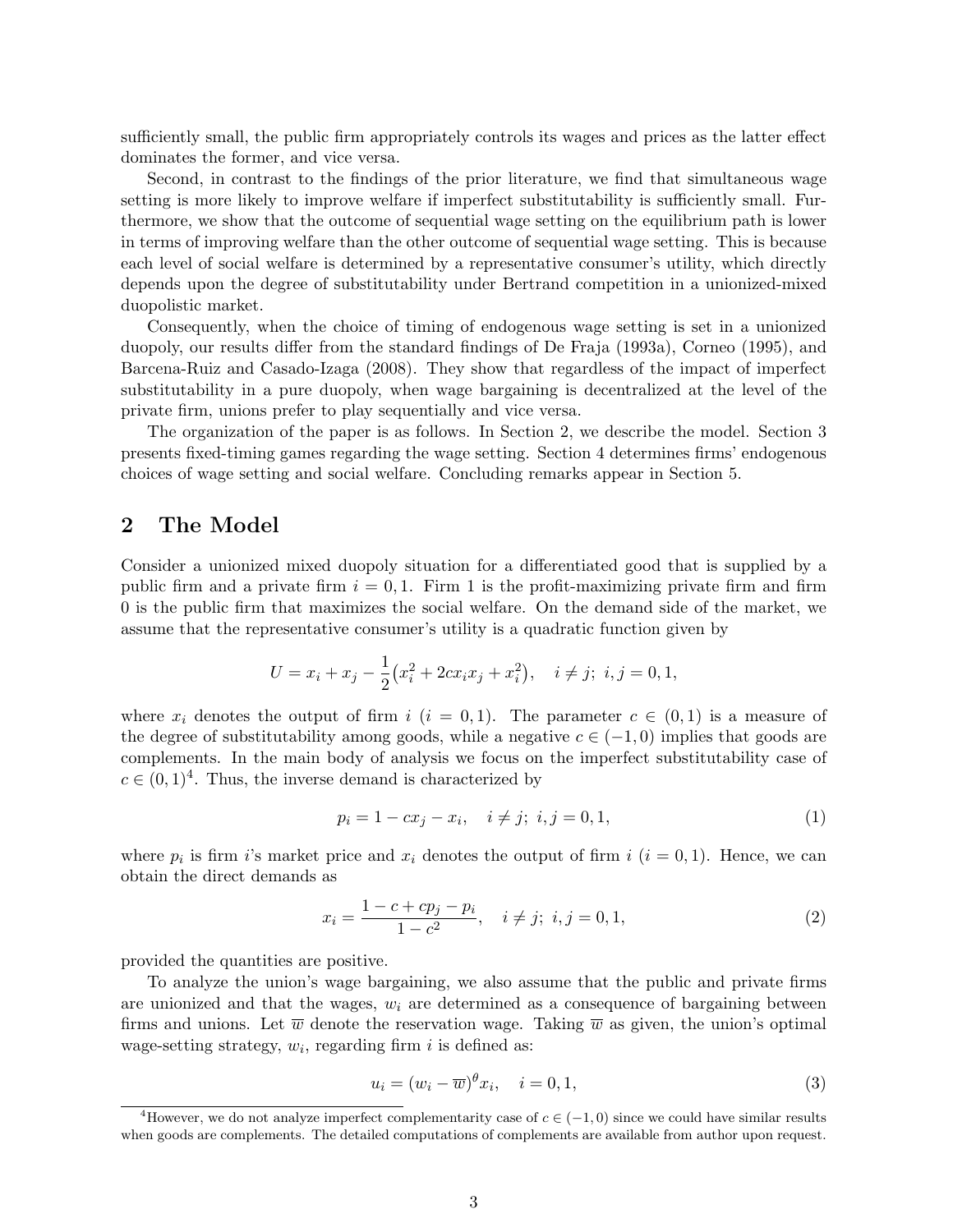where  $\theta$  is the weight that the union attaches to the wage level. As suggested by Haucap and Wey (2004), Leahy and Montagna (2000), and Lommerud *et al*. (2003)), for simplicity of exposition, we assume that the union possesses full bargaining power (i.e.,  $\theta = 1$ ) for the wage level and  $\overline{w} = 0$  to show our results in the simple way<sup>5</sup>. Hence, to determine the wage set at each firm, we consider the monopoly union model, which assume that the union sets the wage while public and private firms unilaterally decide the level of employment (see Booth (1995) for good introduction). On the other hand, the firms are homogeneous with respect to productivity. Each firm adopts a constant returns-to-scale technology where one unit of labor is turned into one unit of the final good. Thus, the utility function of the union at firm is its wage bill:  $u_i(w_i, L_i) = w_i L_i = w_i x_i$ .

To specify the public firm 0's objective function  $SW$ , and each firm's profit  $\pi_i$ , as

$$
SW = U - \sum_{i=0}^{1} p_i x_i + \sum_{i=0}^{1} (\pi_i + u_i),
$$
  

$$
\pi_i = (p_i - w_i)x_i, \quad i = 0, 1,
$$

where  $U - \sum_{i=0}^{1} p_i x_i$  is the consumer surplus, and each firm  $\pi_i$  is the profit of both the public and private firms, and  $u_i$  is the union's utility for both the private and public firm. The objective function of the public firm is the sum of consumer surplus, profit of all firms and the union's utility for all the firms.

Timing of the second-stage game is as follows. In the first stage, it is simultaneously decided whether to negotiate over wages in either period 1 or period 2. Note that decision of timing of wage setting could be taken in each case by the firm, by the union or as a result of negotiations between a firm and its union. If the periods of negotiation happen to be identical, the wagesetting process is simultaneous; otherwise, the wage-setting process is sequential. In the second stage, each firm simultaneously chooses its price to maximize its respective objective knowing each union's choice of the wage level.

# 3 Equilibrium Outcomes

Before analyzing the social welfare and the privatization, we first consider all firms' maximization problems. In this paper, since we focus on symmetric Nash equilibrium, we assume that all firms choose the same type of bargaining. Thus, the game is solved by backward induction, i.e., the solution concept used is the subgame perfect Nash equilibrium.

#### 3.1 Price Competition in a Unionized Mixed Duopoly

In the third stage, by maximization social welfare (respectively, profit) each firm sets its price as a best response to any price chosen by its private firm (respectively, the public firm). The public firm's objective is given by

$$
\max_{p_0} SW = \frac{(1-c) + cp_1 - p_0}{1-c^2} + \frac{(1-c) + cp_0 - p_1}{1-c^2}
$$
  
 
$$
- \frac{1}{2} \left\{ \frac{[(1-c) + cp_1 - p_0]^2 + [(1-c) + cp_0 - p_1]^2 + 2c[(1-c) + cp_0 - p_1][(1-c) + cp_1 - p_0]}{(1-c^2)^2} \right\}
$$
  
s.t. 
$$
\frac{(p_0 - w_0)[(1-c) + cp_1 - p_0]}{1-c^2} \ge 0.
$$

 $5$ As Naylor (1998, 1999), Haucap and Wey (2004), Leahy and Montagna (2000), and Lommerud et al. (2003) suggested, this is because wage claims are decided by the elasticity of labor demand rather than the firm's profit. See also Oswald and Turnbull (1985).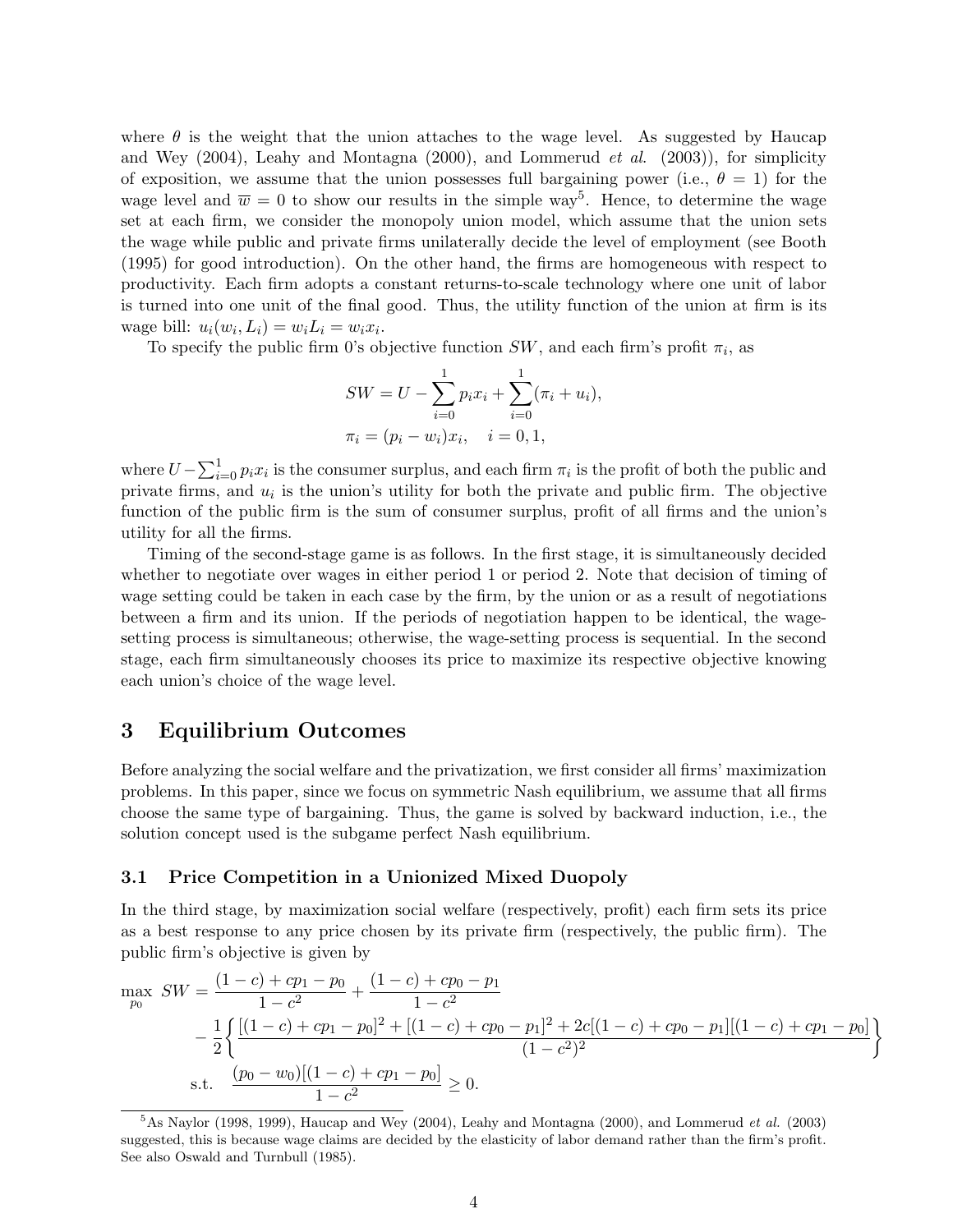The constraint implies that there is some lower-bound restriction on the public firm's profit, i.e., the public firm faces a budget constraint<sup>6</sup>. Therefore, since we assume that each firm's output is a positive value as in (2), we can rewrite the budget constraint as follows:  $(p_0 - w_0)x_0 \geq 0 \Leftrightarrow$  $p_0 - w_0 \geq 0.$ 

Denoting the multiplier of the budget constraint  $\lambda^B$ , the first-order conditions are given by

$$
\frac{\partial L}{\partial p_0} = 0 \Leftrightarrow \lambda^B = \frac{-(cp_1 - p_0)}{1 - c^2},\tag{4}
$$

$$
\frac{\partial L}{\partial \lambda^B} = p_0 - w_0 = 0. \tag{5}
$$

On the other hand, the first-order condition for the private firm is given by

$$
\frac{\partial \pi_1}{\partial p_1} = 0 \Leftrightarrow p_1 = \frac{1 - c + cp_0 + w_1}{2}.\tag{6}
$$

By using  $x_i$  and solving the these two equations (5) and (6) problems yields

$$
x_0 = \frac{(1-c)(2+c) + cw_1 - (2-c^2)w_0}{2(1-c^2)},
$$
\n(7)

$$
x_1 = \frac{1 - c - w_1 + cw_0}{2(1 - c^2)}.
$$
\n(8)

#### 3.2 Wage Setting in a Unionized Mixed Duopoly

[Simultaneous Wage Setting]: In the second stage of this case, each wage is set to maximize the its own firm's union:  $u_i = x_i w_i$ . In the analysis that follows, we focus on the union's maximization problem. Using  $(7)$  and  $(8)$ , the problems for union i are defined as

$$
\max_{w_0} u_0 = w_0 x_0 = \frac{w_0 [(1-c)(2+c) + cw_1 - (2-c^2) w_0]}{2(1-c^2)},
$$
\n(9)

$$
\max_{w_i} u_1 = w_1 x_1 = \frac{w_1 (1 - c - w_1 + cw_0)}{2(1 - c^2)}.
$$
\n(10)

The best reply functions for the public firm 0 and the private firm 1 are  $w_0 = \frac{(1-c)(2+c)+cw_1}{2(2-c^2)}$  $2(2-c^2)$ and  $w_1 = \frac{1 - c + cw_0}{2}$  $\frac{1-cw_0}{2}$ , respectively. Thus, straightforward computation yields each an equilibrium wage, denoted as  $w_i^b$  is obtained by maximizing (9) and (10), and substituting  $w_i^b$  into (7) and (8) yields the equilibrium output  $x_i^b$  and price  $p_i^b$ . Thus, we have the following result.

Lemma 1: *Suppose that under Bertrand competition, each firm's union is allowed to engage in decentralized bargaining. Then, the equilibrium wage, output, union's utility, and price levels*

 $6$ As described in Ishida and Mastushima (2009), if both unions aim at maximizing wage level simultaneously and the public firm's union does not face the budget constraint with a simple Stone-Geary utility function  $u_i = (w_i - \overline{w})^{\theta} x_i$ , the public firm's union can unlimitedly raise its wage because the optimal price level of the public firm is independent of the wage.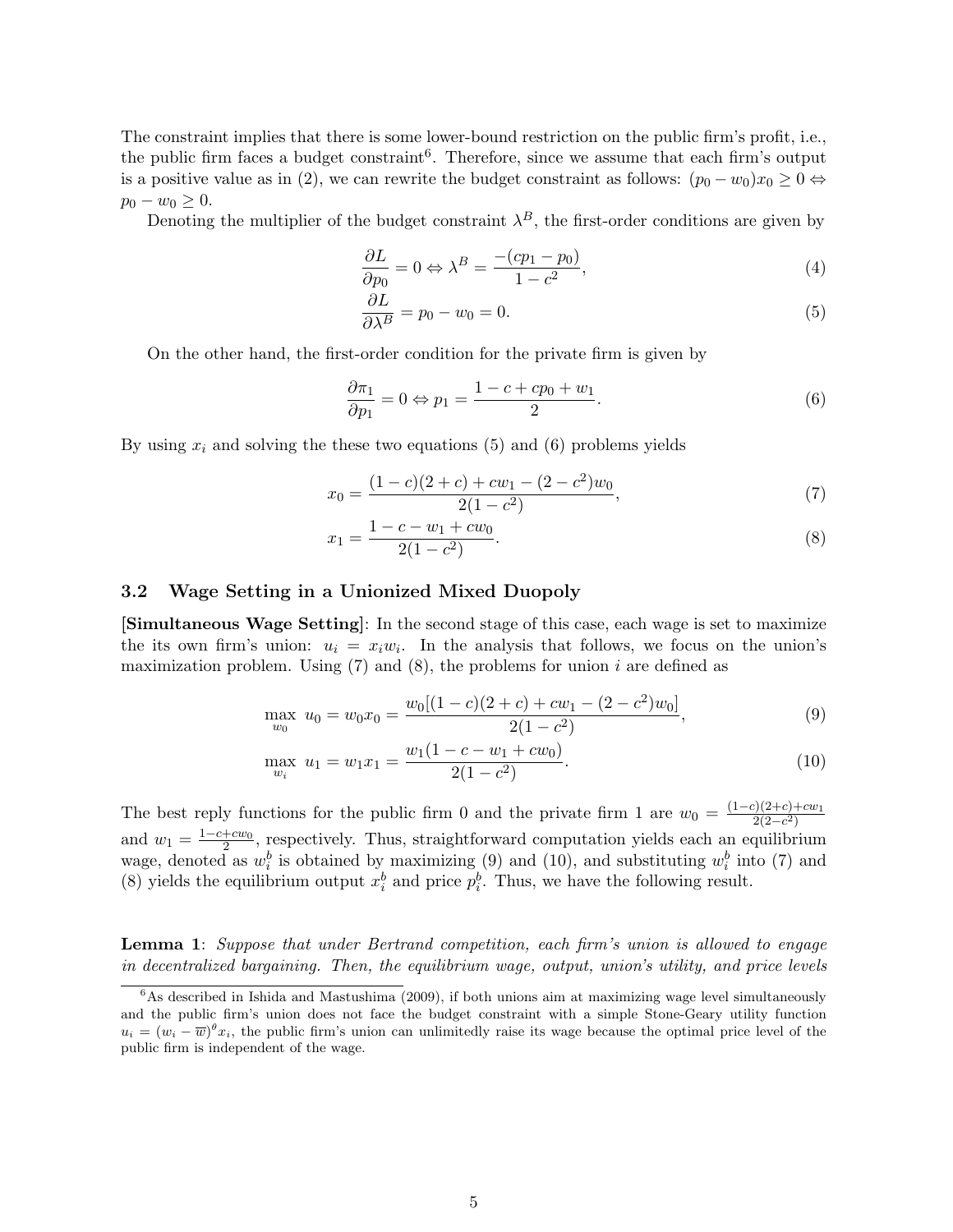*are given by*

$$
w_0^b = \frac{4 - c - 3c^2}{8 - 5c^2}, \quad w_1^b = \frac{4 - 2c - 3c^2 + c^3}{8 - 5c^2};
$$
  
\n
$$
x_0^b = \frac{8 - 2c - 10c^2 + c^3 + 3c^4}{2(1 - c^2)(8 - 5c^2)}, \quad x_1^b = \frac{4 - 2c - 3c^2 + c^3}{2(1 - c^2)(8 - 5c^2)};
$$
  
\n
$$
u_0^b = \frac{32 - 16c - 62c^2 + 20c^3 + 41c^4 - 6c^5 - 9c^6}{2(1 - c^2)(8 - 5c^2)^2}, \quad u_1^b = \frac{(4 - 2c - 3c^2 + c^3)^2}{2(1 - c^2)(8 - 5c^2)^2};
$$
  
\n
$$
p_0^b = \frac{4 - c - 3c^2}{8 - 5c^2}, \quad p_1^b = \frac{12 - 6c - 9c^2 + 3c^3}{2(8 - 5c^2)}.
$$

Substituting Lemma 1 into (4) then we have

$$
\lambda^B = \frac{8 - 14c + 9c^3 - 3c^4}{2(8 - 5c^2)(1 - c^2)} > 0 \quad \text{if} \quad c < 0.90,
$$

which shows that the budget constraint is binding. Since the Lagrange multiplier is marginal social welfare, when  $c \geq 0.90$ , the Lagrange multiplier is negative, which means that relaxing the constraint makes social welfare even lower.

Finally, noting that  $SW^b = U^b$  and  $\pi_1^b$ , we can compute the social welfare and private firm's profit as  $SW^b$  and  $\pi_1^b$  respectively;

$$
SW^b = \frac{304 - 144c - 816c^2 + 316c^3 + 787c^4 - 222c^5 - 320c^6 + 50c^7 + 45c^8}{8(1 - c^2)^2(8 - 5c^2)^2},
$$
(11)

$$
\pi_1^b = \frac{(4 - 2c - 3c^2 + c^3)^2}{4(1 - c^2)(8 - 5c^2)^2}.
$$
\n(12)

[Sequential Wage Setting: Public Firm's Leader]: In this case, we discuss that the public firm or its union acts as the leader regarding wage setting. Public firm's union 0 will choose to maximize its utility taking as given the private firm's wage  $w_1$  set by private firm's union 1. By solving the first-order condition for private firm's union 1, we have already obtained the best response function to be represent as:  $w_1 = \frac{1 - c + cw_0}{2}$  $\frac{+cw_0}{2}$ . By using  $x_i$ , we obtain that

$$
x_0 = \frac{4 - c - 3c^2 - (4 - 3c^2)w_0}{4(1 - c^2)}.
$$
\n(13)

Thus, the problem for public firm's union 0 is defined as

$$
\max_{w_0} u_0 = w_0 x_0 = \frac{w_0[4 - c - 3c^2 - (4 - 3c^2)w_0]}{4(1 - c^2)}.
$$

By solving the first-order condition for the public firm's union 0, we have the following result when the rival firms takes wage as given, superscript  $l$  stands for the leader and  $f$  for the fol $lower<sup>7</sup>$ :

<sup>&</sup>lt;sup>7</sup>The superscripts in which wages are bargained first in the private firm are symmetric.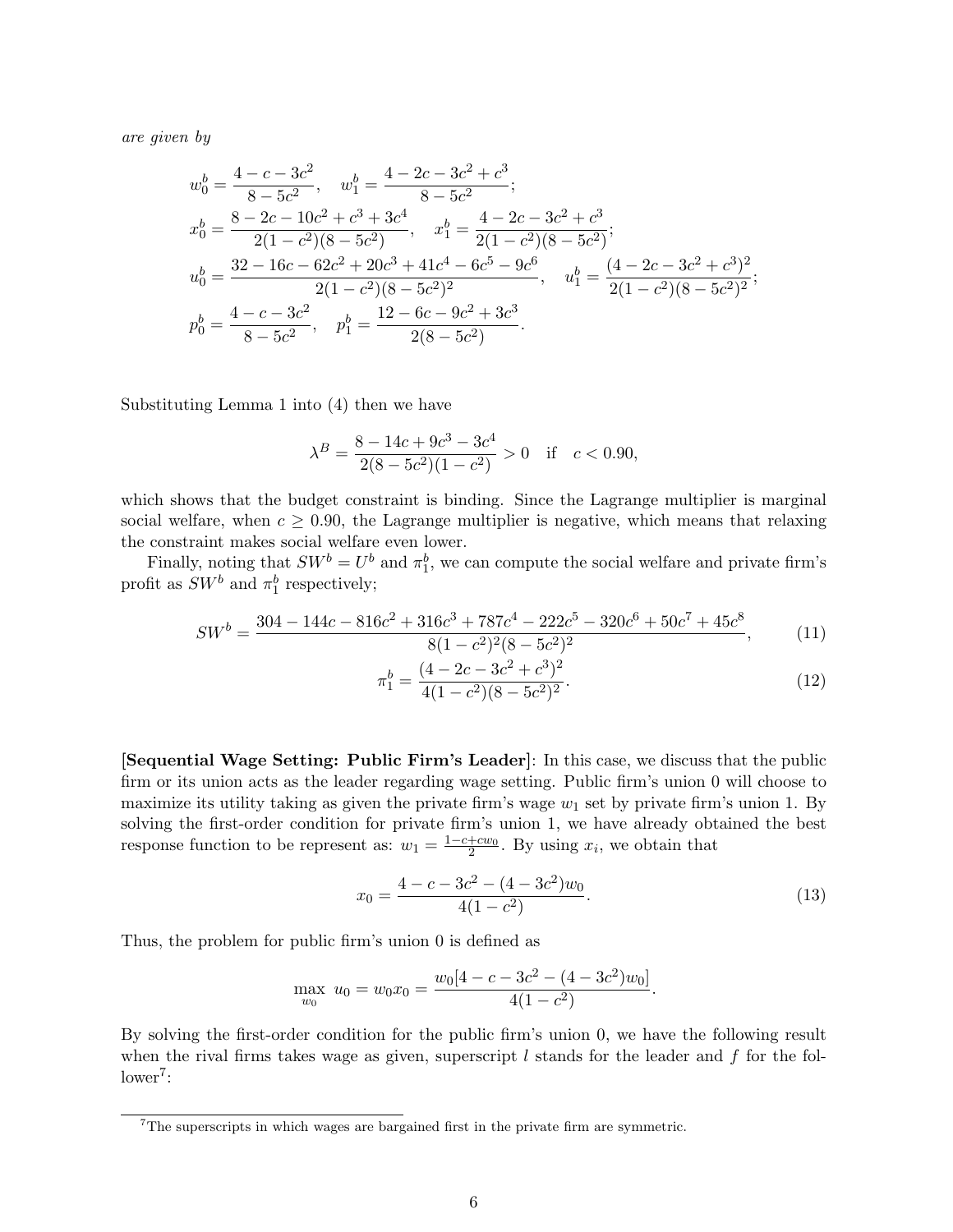Lemma 2: *Suppose thatunder Bertrand competition, the public firm or its union acts as a leader when each firm's union is allowed to engage in decentralized bargaining. Then, the equilibrium wage, output, union's utility, and price levels are given by*

$$
w_0^l = \frac{4 - c - 3c^2}{2(4 - 3c^2)}, \quad w_1^f = \frac{8 - 4c - 7c^2 + 3c^3}{4(4 - 3c^2)},
$$
  
\n
$$
x_0^l = \frac{16 - 4c - 24c^2 + 3c^3 + 9c^4}{8(1 - c^2)(4 - 3c^2)}, \quad x_1^f = \frac{8 - 4c - 7c^2 + 3c^3}{8(1 - c^2)(4 - 3c^2)},
$$
  
\n
$$
u_0^l = \frac{(4 - c - 3c^2)(16 - 4c - 24c^2 + 3c^3 + 9c^4)}{16(1 - c^2)(4 - 3c^2)^2}, \quad u_1^f = \frac{(8 - 4c - 7c^2 + 3c^3)^2}{32(1 - c^2)(4 - 3c^2)^2}
$$
  
\n
$$
p_0^l = \frac{4 - c - 3c^2}{2(4 - 3c^2)}, \quad p_1^f = \frac{24 - 12c - 21c^2 + 9c^3}{8(4 - 3c^2)}.
$$

This Lemma 2 suggests that the budget constraint is binding. That is, substituting Lemma 2 into (4) then we have

$$
\lambda^{B} = \frac{16 - 28c + 21c^{3} - 9c^{4}}{8(1 - c^{2})(4 - 3c^{2})} > 0,
$$

which shows that the public firm sets the price that yields zero profit in equilibrium<sup>8</sup>.

Using equilibrium values when the public firm acts as a leader regarding wage setting, we can compute the social welfare,  $SW<sup>l</sup>$  and the private firm's profit,  $\pi_1^f$  $\frac{1}{1}$  under the unionized mixed duopoly as follows:

$$
SWl = \frac{1216 - 576c - 3632c2 + 1464c3 + 4471c4 - 1230c5 - 1824c6 + 342c7 + 297c8}{128(1 - c2)2(4 - 3c2)2},
$$
 (14)

$$
\pi_1^f = \frac{(8 - 4c - 7c^2 + 3c^3)^2}{32(1 - c^2)(4 - 3c^2)^2}.
$$
\n(15)

[Sequential Wage Setting: Private Firm's Leader]: Similar to the previous sequential wage setting of public firm's leader, we can directly compute each equilibrium value  $w_i^m$ ,  $x_i^m$ ,  $p_i^m$ , and  $u_i^m$  where  $m = l, f; i = 0, 1$  when the private firm or its union acts as a leader;

Lemma 3: *Suppose that under Bertrand competition, the private firm or its union acts as a leader when each firm's union is allowed to engage in decentralized bargaining. Then, the equilibrium wage, output, union's utility, and price levels are given by*

$$
w_0^f = \frac{16 - 4c - 22c^2 + 3c^3 + 7c^4}{4(2 - c^2)(4 - 3c^2)}, \quad w_1^l = \frac{4 - 2c - 3c^2 + c^3}{2(4 - 3c^2)},
$$
  
\n
$$
x_0^f = \frac{32 - 8c - 60c^2 + 10c^3 + 36c^4 - 3c^5 - 7c^6}{8(1 - c^2)(2 - c^2)(4 - 3c^2)}, \quad x_1^l = \frac{16 - 8c - 24c^2 + 10c^3 + 9c^4 - 3c^5}{8(1 - c^2)(2 - c^2)(4 - 3c^2)},
$$
  
\n
$$
u_0^f = \frac{512 - 256c - 1632c^2 + 672c^3 + 2056c^4 - 648c^5 - 1282c^6 + 272c^7 + 397c^8 - 42c^9 - 49c^{10}}{32(1 - c^2)(2 - c^2)^2(4 - 3c^2)^2},
$$
  
\n
$$
u_1^l = \frac{64 - 64c - 128c^2 + 128c^3 + 80c^4 - 84c^5 - 11c^6 + 18c^7 - 3c^8}{16(1 - c^2)(2 - c^2)(4 - 3c^2)^2},
$$
  
\n
$$
p_0^f = \frac{16 - 4c - 22c^2 + 3c^3 + 7c^4}{4(2 - c^2)(4 - 3c^2)}, \quad p_1^l = \frac{48 - 24c - 64c^2 + 26c^3 + 21c^4 - 7c^5}{8(2 - c^2)(4 - 3c^2)}.
$$

<sup>8</sup>It can be easily checked by which the public firm's profit is zero in equilibrium;  $\pi_0^l = [p_0^l - w_0^l]x_0^l = 0 \times x_0^l$ .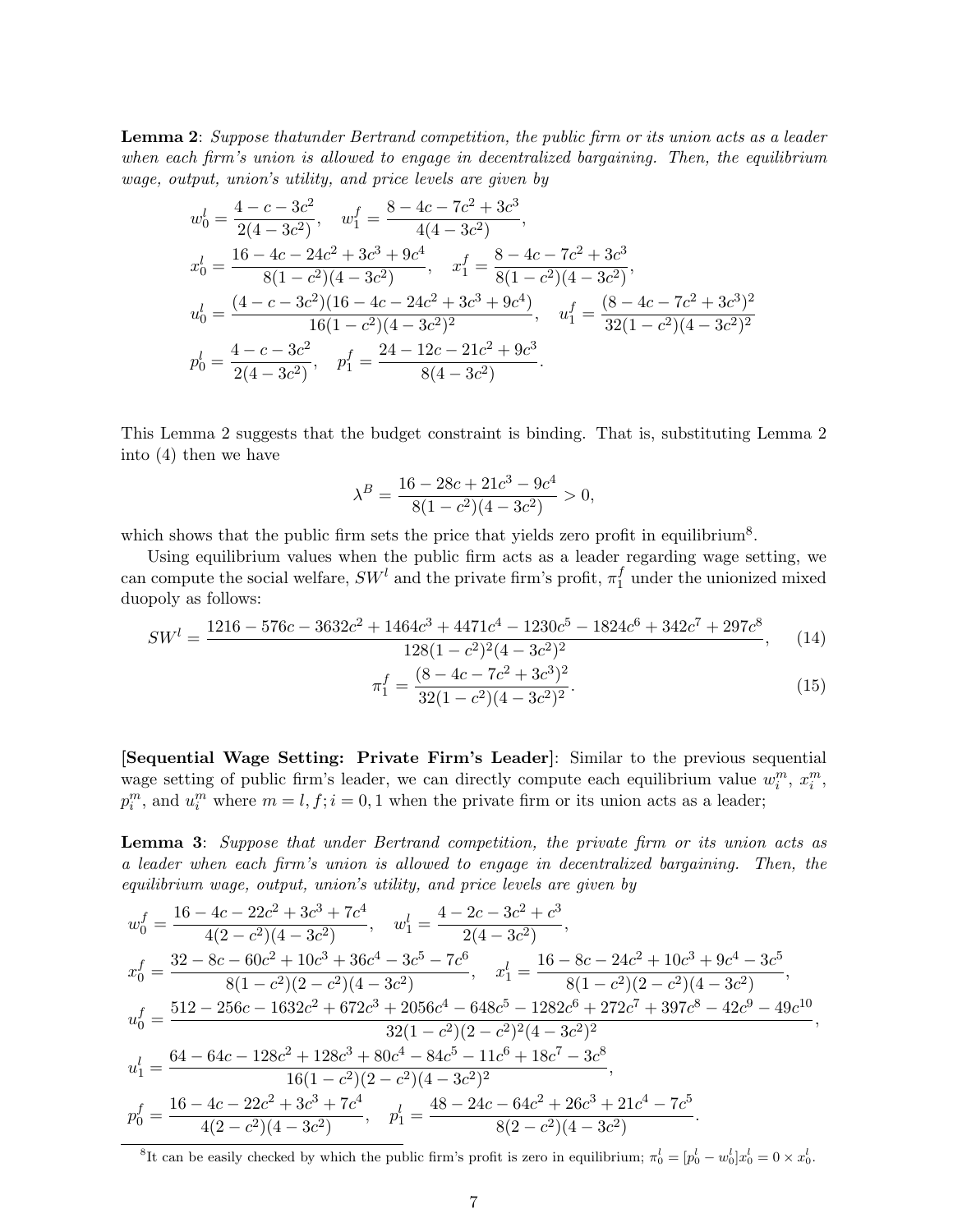Similar to Lemma 2, Lemma 3 suggests that the budget constraint is binding. That is, substituting Lemma 3 into (4) then we have

$$
\lambda^{B} = \frac{64 - 64c - 64c^{2} + 76c^{3} + 2c^{4} - 21c^{5} + 7c^{6}}{8(1 - c^{2})(2 - c^{2})(4 - 3c^{2})} > 0,
$$

which shows that the public firm sets the price that yields zero profit in equilibrium.

Using equilibrium values when the private firm or its union acts as a leader regarding wage setting, we can compute the social welfare,  $SW^f$  and the private firm's profit,  $\pi_1^l$  under the unionized mixed duopoly as follows:

$$
SW^{f} = \frac{4864 - 2304c - 19328c^{2} + 8192c^{3} + 34424c^{4} - 11456c^{5} - 26040c^{6}}{128(1 - c^{2})^{2}(2 - c^{2})^{2}(4 - 3c^{2})^{2}}
$$

$$
+ \frac{7876c^{7} + 11795c^{8} - 2662c^{9} - 2720c^{10} + 354c^{11} + 245c^{12}}{128(1 - c^{2})^{2}(2 - c^{2})^{2}(4 - 3c^{2})^{2}},
$$

$$
\pi_{1}^{l} = \frac{(16 - 8c - 24c^{2} + 10c^{3} + 9c^{4} - 3c^{5})^{2}}{64(1 - c^{2})(2 - c^{2})^{2}(4 - 3c^{2})^{2}}.
$$
(16)

# 4 Choice of the Timing of Wage Setting and Social Welfare

#### 4.1 Timing of Endogenous Wage-Setting

Having derived the equilibrium for three fixed-timing games in the previous section and using the same notation for the timings as before, we will find the Nash equilibrium in the first stage for any given set of utilities of the unions and profits of the firms in a unionized mixed duopoly.

Let "F" and "S" represent first period and second period with regard to timing choice of wage setting respectively. When agents (the firms or the unions) have chosen "F" or "S", they will play a Cournot-type game of the wage setting in the first period; when the public firm's agent has chosen "F" while the private firm's agent has chosen "S", a public-leader Stackelberg-type game of the wage setting arises in the second period; when the private firm's agent has chosen "F" while the public firm's agent has chosen "S", a private-leader Stackelberg-type game of the wage setting arises in the second period.

From Lemma 1 to Lemma 3, the reduced endogenous-timing game between unions can be represented by the following payoff Table 1.

#### Table 1: Timing of Wage Setting between Unions

| Union 1 |   |                |                |  |  |
|---------|---|----------------|----------------|--|--|
| Union 0 |   |                |                |  |  |
|         | F | $u_0^b, u_1^b$ | $u_0^l, u_1^l$ |  |  |
|         | S | $u_0', u_1'$   | $u_0^b, u_1^b$ |  |  |

To find the subgame perfect Nash equilibrium, we need to compare the utilities of unions. Straightforward computations show in Table 1 that<sup>9</sup>

$$
u_0^f > u_0^l > u_0^b \quad \text{if} \quad c \in (0, 0.56]; \quad \text{otherwise}, \quad u_0^l > u_0^f > u_0^b \quad \text{if} \quad c \in [0.57, 1),
$$
  

$$
u_1^f > u_1^l > u_1^b \quad \text{if} \quad c \in (0, 0.64]; \quad \text{otherwise}, \quad u_1^l > u_1^f > u_1^b \quad \text{if} \quad c \in [0.65, 1).
$$

<sup>&</sup>lt;sup>9</sup>The detailed computations are available from author upon request; The Appendix B will not be included in the main paper. However, to provide correct calculations we present on Appendix B, which is only available for the reviewers and editor.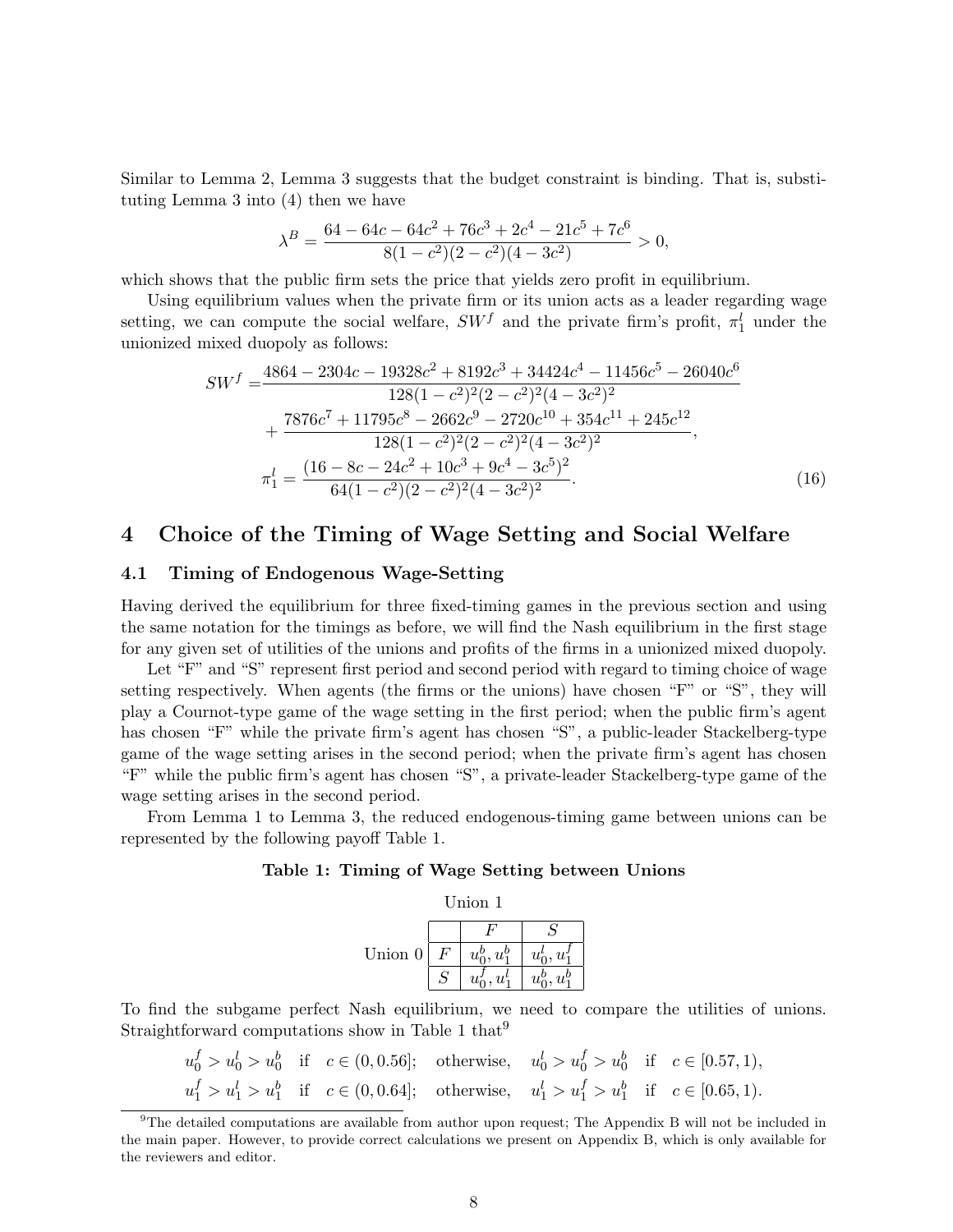These inequalities tell us that regardless of the degree of imperfect substitutability, all unions prefer to play sequentially rather than simultaneously in unionized-mixed duopolies. Thus, multiple subgame-perfect Nash equilibria can be sustained:  $\{S, F\}$ ,  $\{F, S\}$ . Thus, we have the following proposition.

Proposition 1: *Suppose that under Bertrand competition, the decision of the timing of wage setting is delegated to unions. Then, there can be sustained multiple endogenous orders of moves. The orders are* {*S, F* }*, and* {*F, S*}*.*

The intuition behind Proposition 1 is as follows. Although the leader firm hires fewer employees in the sequential case (i.e.,  $x_i^l < x_i^b < x_i^f$ ), the wage is higher when each union prefers to play sequentially (i.e.,  $w_i^b < w_i^f < w_i^l$ )<sup>10</sup>. Moreover, in the sequential case, the follower union secures a higher wage and greater employment. Regardless of the degree of substitutability, the utilities of unions in the sequential case are higher than those in the simultaneous case. This result is standard in the literature on wage bargaining (see Barcena-Ruiz and Casado-Izaga,  $2008$ )<sup>11</sup>.

Similar to the timing of wage setting between unions, using each private firm's profit and social welfare, the reduced endogenous-timing game between firms can be represented by the following payoff Table 2.

#### Table 2: Timing of Wage Setting between Firms

| Private Firm |  |
|--------------|--|
|              |  |

| Public Firm 0 | $\bm{F}$ | $SW^b$ , $\pi^b_1$ |  |
|---------------|----------|--------------------|--|
|               |          |                    |  |

Before finding the subgame-perfect Nash equilibrium of the timing of wage setting between the private and public firms, we obtain the following result by comparing the level of the private firm's profit and the social welfare across the various fixed-timing games<sup>12</sup>:

Proposition 2: *Suppose that under Bertrand competition, the decision of the timing of wage setting is not delegated to the unions. Then, a comparison of the private firm's profit and the social welfare across equilibria yields that*

$$
\pi_1^f > \pi_1^b > \pi_1^l, \quad SW^f > SW^l, \qquad SW^b > SW^f > SW^l \quad \text{if} \quad c \in (0, 0.19];
$$
  
\n
$$
SW^f > SW^b > SW^l \quad \text{if} \quad c \in [0.2, 0.27]; \qquad SW^f > SW^l > SW^b \quad \text{if} \quad c \in [0.28, 1).
$$

Proposition 2 tells us that the public firm prefers to play simultaneously if  $c \in (0, 0.19]$ , while the private firm has a dominant strategy for the second opportunity. Moreover, if  $c \in [0.2, 0.27]$ , then each firm has a strictly dominant strategy for the second opportunity. Finally, the public firm prefers to play sequentially if  $c \in [0.28, 1)$ , while the private firm has a strictly dominant strategy for the second opportunity. Thus, we have the following proposition.

Proposition 3: *Suppose that under Bertrand competition, the decision of the timing of wage setting is not delegated to the unions. Then, there are two possible timings in endogenous wage*

 $10$ Comparing each wage and output is here omitted because it can be easily verified by simple calculations.

<sup>&</sup>lt;sup>11</sup>As Barcena-Ruiz and Campo (2000) suggested, the leader chooses a higher wages than the follower. This result is due to the fact that wages are strategic complements.

<sup>12</sup>All calculations are in the Appendix A.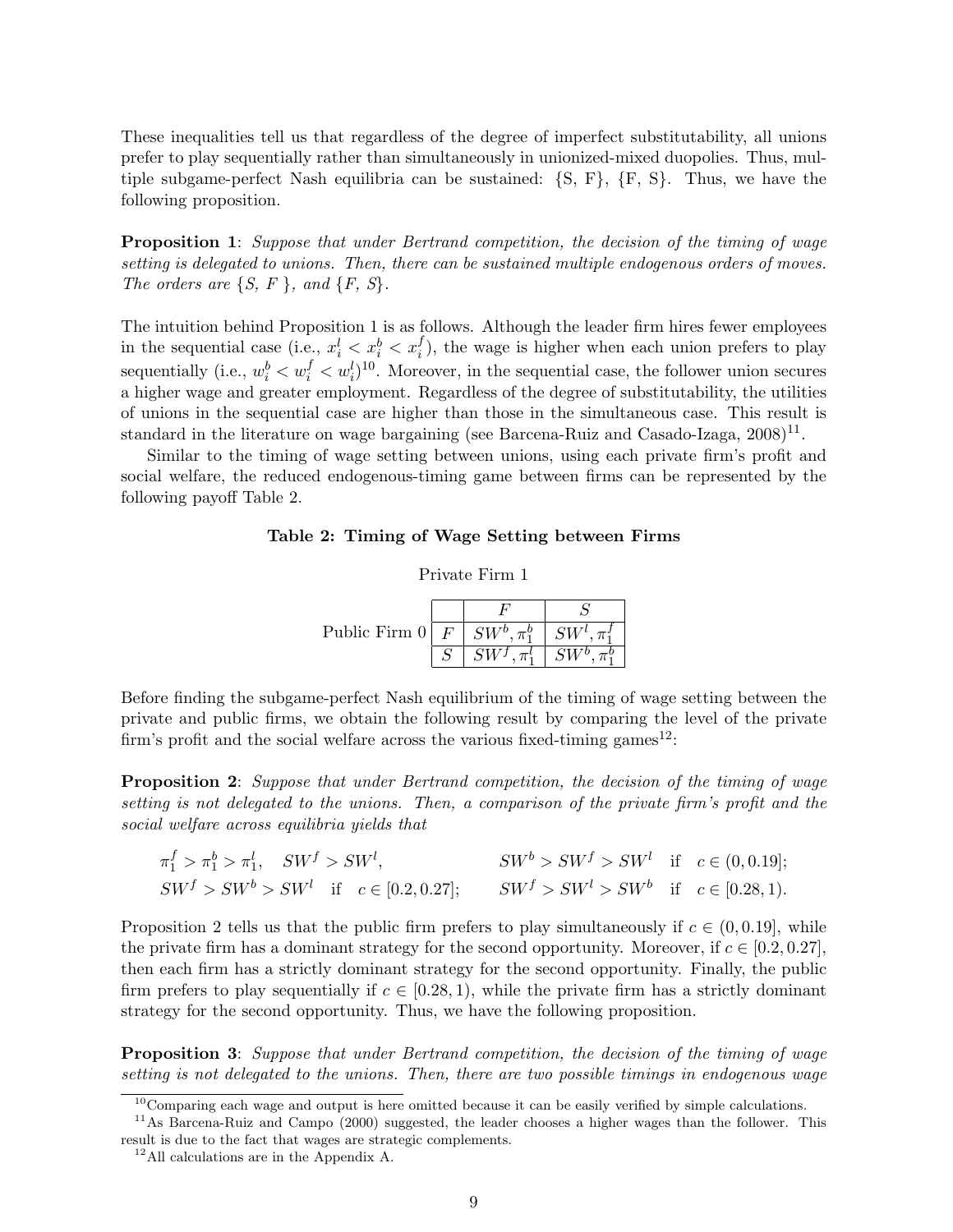*setting.* If  $0 < c \leq 0.26$ , the order is the second opportunity, i.e., {*S, S*}. If  $0.27 \leq c < 1$ , the *order is public leader-private follower, viz.,* {*F, S*}*.*

The intuition underlying Proposition 3 is as follows. From Proposition 1, we understand that from the viewpoint of the private firm, the outputs obtained by the leader firm are lower than those in the simultaneous case which means that  $\pi_1^b > \pi_1^l$ , while the outputs obtained by the follower firm in the sequential case are higher than those in the simultaneous case, which means that  $\pi_1^f > \pi_1^b$ . This case is the same for the public firm if  $c \in [0.20.27]$ . Moreover, when  $c \in (0, 0.19]$ , although the public firm gets lower outputs in the simultaneous case than in the follower case, it pays lower wages in the former case. This is because the public firm's  $price<sup>13</sup>$  in simultaneous wage-setting is lower than that in the follower case, which means that  $SW^b > SW^f$ . On the other hand, if  $c \in (0, 0.19]$ , the outputs obtained by the public firm in the leader case are lower than those in the simultaneous case, while the price reached by the public firm in the leader case is higher than that in the simultaneous case, which leads to the result,  $SW^b > SW^l$ .

However, in Proposition 1, we have considered that the workers employed in the public firm in the follower case are greater than those in the simultaneous case and that the unions get higher wages in the sequential case if  $c \in [0.28, 1)$ . From the viewpoint of the public firm, given that the private firm prefer to play at the second opportunity, the public firm in the leader case pays higher wages, produces less outputs, and realizes less social welfare, which leads to the results,  $SW^f > SW^l$ . This is because the public firm in the follower case produces more output and consumer pays a lesser price for the public firm's goods. On the other hand, although the public firm's price in the leader case is higher than that in the simultaneous case and the unions get higher wages in the sequential case, the public firm wishes to bargain at the first opportunity. That is, when  $c \in [0.28, 1)$ , the public firm in the leader case understands that decreasing the output is not desirable for maximizing the social welfare. Hence, it considers a profit increase as well as the union's utility in both public and private firms. In other words, when  $c \in [0.28, 1)$ , the public firm appropriately controls its wages and prices as the latter effect dominates the former, which means that  $SW^l > SW^b$ .

Hence, given that there is a dominant strategy for the private firm, which is to bargain at the second opportunity, the social welfare is determined by depending upon the degree of imperfect substitutability: if the degree of imperfect substitutability is in the range of  $c \in \mathcal{C}$ [0.28, 1), firms in the sequential case get either greater profits or greater social welfare than those in the simultaneous case, while it is desirable in terms of improving welfare to force the all the firms to choose the simultaneous case if  $c$  is sufficiently small.

Given Proposition 1, 2, and 3, we obtain the following result.

**Proposition 4:** (1) If  $0.27 \leq c \leq 1$ , bargaining over wages is sequential, regardless of who *decides the timing of endogenous wage-setting.* (2) If either  $0 < c \leq 0.19$  or  $0.2 < c \leq 0.26$ , *bargaining over wages is simultaneous if and only if all the firms decide on the timing of endogenous wage-setting. Otherwise, wage setting takes place sequentially.*

**Proof:** The part of the proof when  $0.2 < c \leq 0.22$  is the same as that provided by Barcena-Ruiz and Casado-Izaga (2008, pp. 155-157) (see also the supplementary proof in Appendix A). Hence, we examine the first case  $(0.2 < c \le 0.26)$  and the second case when  $0 < c \le 0.19$ .

Case (1)  $0.27 \leq c < 1$ .

First, consider the case that both unions decide the timing of wage setting. Then, the public

<sup>&</sup>lt;sup>13</sup>We can easily calculate that  $p_i^l > p_i^f > p_i^b$ .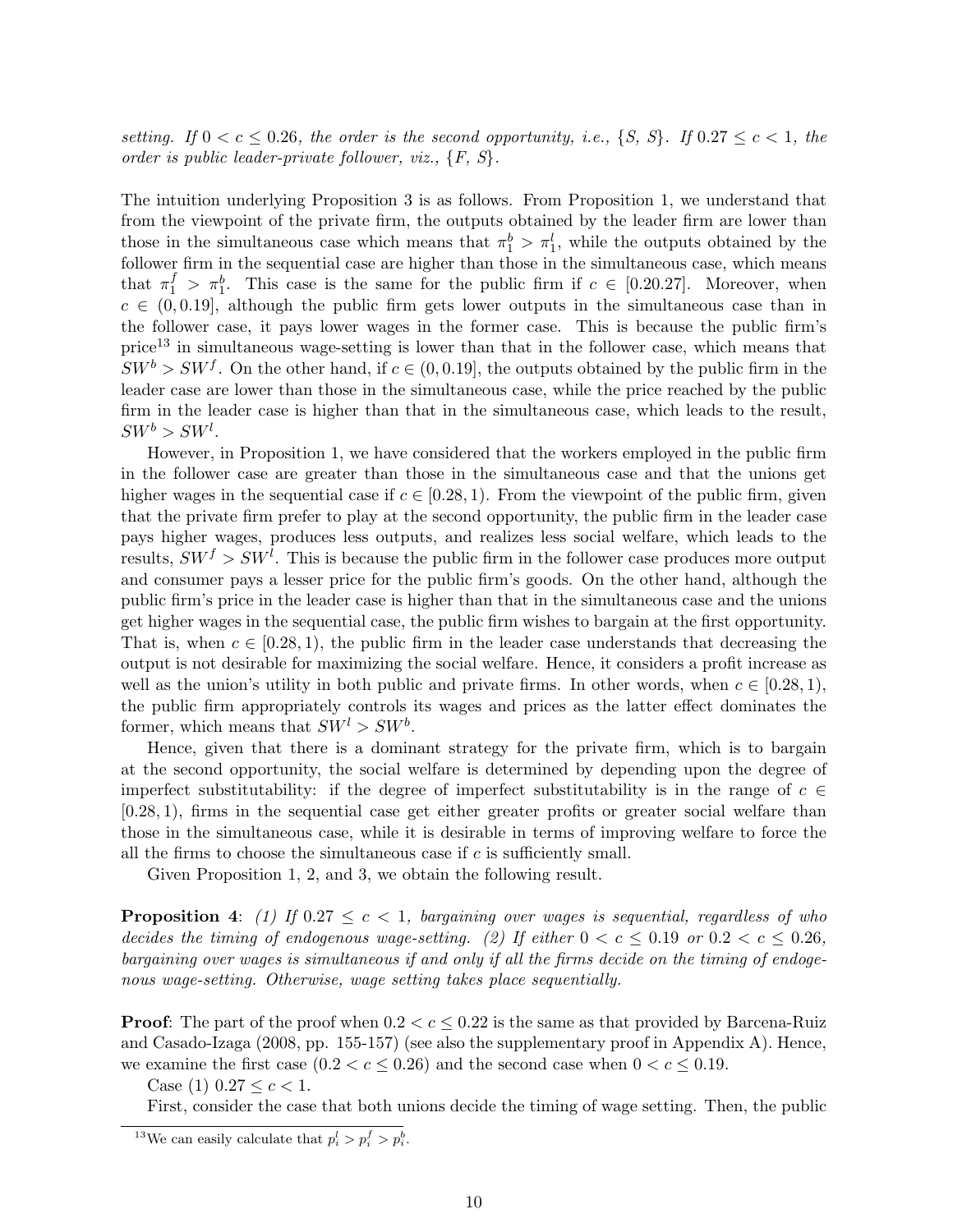and private firms' unions do not have incentives to play simultaneously, as noted in Proposition 1.

Second, consider that the private and public firms decide the timing of wage setting. As shown in Proposition 1 and 2, both firms prefer to play sequentially when  $0.27 \leq c \leq 1$ , i.e., the public firm wishes to bargain at either the first or the second opportunity and the private firm has a dominant strategy for the second opportunity. This case shows that all the firms prefer to play sequentially even though there is no dominant strategy for the public firm.

Third, consider that the private (respectively, public) firm and the public (respectively, private) firm's union decide on the timing of endogenous wage-setting. The public and private firms' unions do not have incentives to play simultaneously. Given this, the private (respectively, public) firm gets a higher profit (respectively, social welfare) ) under the second (respectively, first) opportunity. Then, we have a sequential game,  $\{F, S\}$ , at the bargaining stage.

Finally, suppose that the game is played by both firms and unions. In this case, the public firm's union does not deviate from the first opportunity and the private firm's union does not deviate from the second opportunity because both unions prefer to play sequentially. On the other hand, if one firm prefers simultaneous wage bargaining, then both unions will prefer to play sequentially. Given this, neither firm deviates from the sequential case because both unions always prefer to play sequentially. The same result can be obtained if the game is played by one firm and its union and vice versa.

Case (2)  $0 < c \leq 0.19$ .

First, consider the case when both unions decide the timing of wage setting. Then, the public and private firms' unions do not have incentives to play simultaneously, as noted in Proposition 1.

Second, consider that the private and public firms decide the timing of wage setting. As shown in Proposition 1 and 2, there is a strictly dominant strategies for the private firm, which is to bargain at the second opportunity when  $0 < c \leq 0.19$ . However, the public firm prefers to play simultaneously since  $SW^b > SW^f > SW^l$  in the range of  $c \in (0, 0.19]$ . This case shows that the public firm prefers to play simultaneous even though there is no dominant strategy.

Third, consider that the private (respectively, public) firm and the public (respectively, private) firm's union decide on the timing of endogenous wage-setting. The public and private firms' unions have incentives to play sequentially. Given this, the private (respectively, public) firm gets a higher profit (respectively, social welfare) under the second (respectively, first) opportunity.

Finally, suppose that the game is played by both firms and unions. In this case, both unions do not have an incentive to deviate from the sequential case. Given this, the public and private firms always prefer to play simultaneously.

Proposition 4 suggests that sequential wage setting is an equilibrium outcome if the degree of imperfect substitutability is sufficiently large, which is in contrast to the finding of prior literature – but this result does not hold if the degree of imperfect substitutability is sufficiently small. The results of Proposition 4 are directly dependent on the degree of imperfect substitutability under Bertrand competition in a unionized-mixed duopolistic market. That is, Proposition 4 implies that as long as the degree of imperfect substitutability is sufficiently large, the equilibratory nature of sequential wage setting does not depend on who establishes the timing of wage setting, i.e., the two unions, the unions and only one firm, or one union and both firms. In contrast, the explanation for the case when imperfect substitutability is sufficiently small is largely analogous to the arguments of Barcena-Ruiz and Casado-Izaga (2008), De Fraja (1993a), and Corneo (1995) in the literature on both spatial and non-spatial competitions.

Given Proposition 4, it is instructive to compare the social welfare in a simultaneous case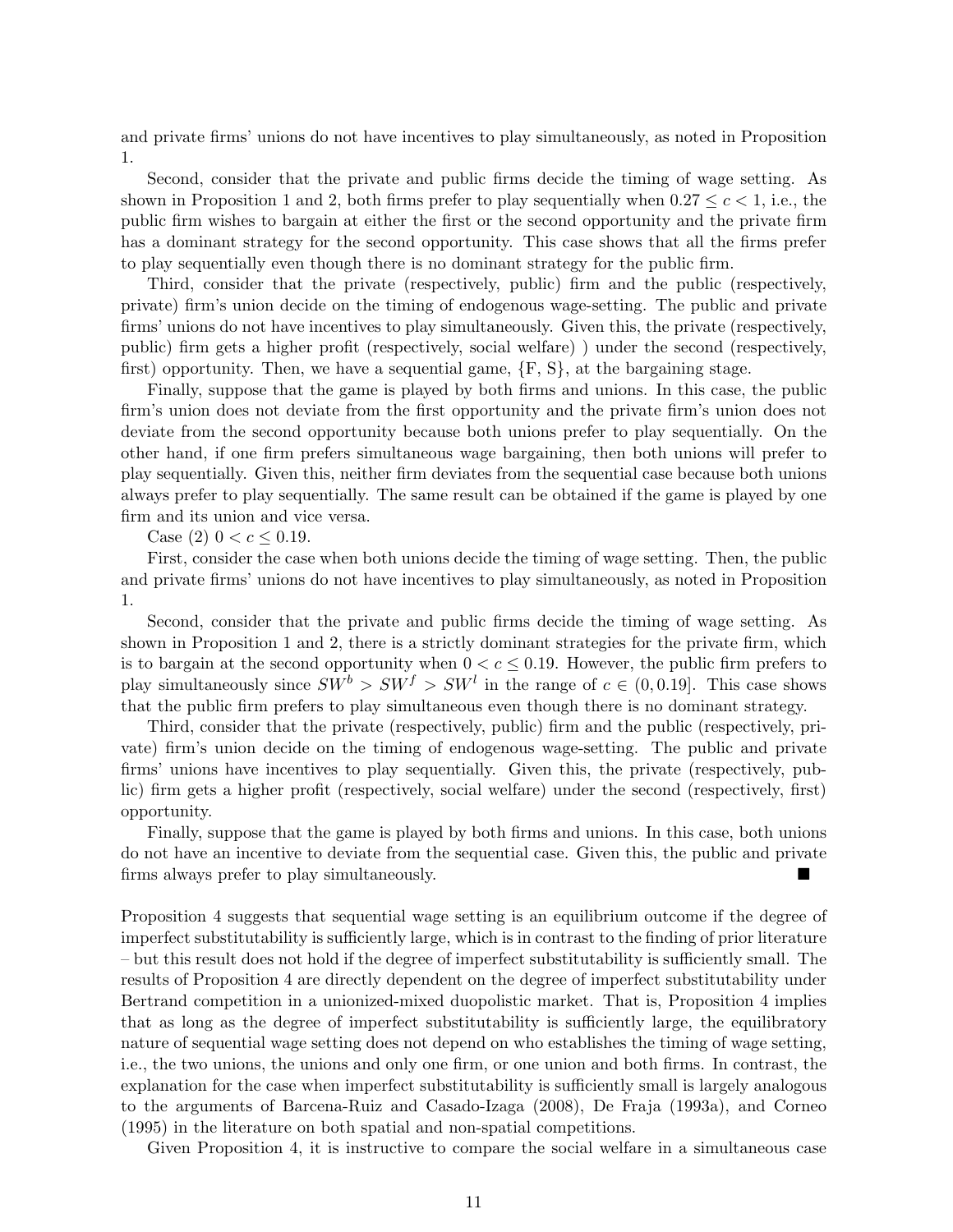with that in a sequential case. From Proposition 1, 2 and 3, the social welfare when  $c \in (0, 0.27]$ is always determined by  $SW^b$  under Bertrand competition in a unionized-mixed duopoly if and if only all the firms decide on the timing of endogenous wage-setting. However, if the decision on wage setting is delegated to unions when  $c \in (0, 0.27]$ , the social welfare is determined by either  $SW<sup>l</sup>$  or  $SW<sup>f</sup>$ . Thus, in the first stage, the public firm (or government) might make a decision regarding wage setting because simultaneous wage setting is more desirable in terms of improving welfare than sequential wage setting when  $c \in (0, 0.19]$ . On the other hand, if the degree of imperfect substitutability is sufficiently large, sequential wage bargaining arises as an equilibrium outcome. Therefore, if the degree of imperfect substitutability is sufficiently large, a lower level of the social welfare,  $SW<sup>l</sup>$ , can be obtained regardless of whether the timing of wage setting is established only by the two unions, by the unions and only one firm, or by one union and all firms. Proposition 4 also suggests that differences in the implementation of leadership depend on the degree of imperfect substitutability. That is, the outcome of sequential wage setting on the equilibrium path when  $0.27 \leq c < 1$  is lower in terms of improving welfare than the other outcome of sequential wage setting.

On the other hand, given the union's utility, the consumer surplus,  $CS$ , in the cases of simultaneous and sequential wage-setting is represented with the same superscripts as in Proposition 5.

Proposition 5: *Each level of the consumer surplus is determined by*

$$
CS^b > CS^f > CS^l \text{ if } c \in (0, 0.13];
$$
  
\n
$$
CS^f > CS^b > CS^l \text{ if } c \in [0.14, 0.29];
$$
  
\n
$$
CS^f > CS^l > CS^b \text{ if } c \in [0.3, 1);
$$
 and  
\n
$$
CS^f > CS^l.
$$

Proposition 5 suggests that the explanations for the consumer surplus are largely analogous to the arguments for the social welfare. Compared to Proposition 3, Proposition 5 gives us the situation that is the best in terms of consumer surplus if and only if bargaining over wages is simultaneous and the degree of imperfect substitutability falls into the interval,  $c \in (0, 0.13]$ . On the other hand, if the degree of imperfect substitutability is sufficiently large, sequential wage bargaining arises as an equilibrium outcome: a lower level of the consumer surplus,  $CS^l$ , can be obtained than that of  $CS<sup>f</sup>$ , regardless of who decides upon the timing of endogenous wage setting.

## 5 Concluding Remarks

Concerning Bertrand competition, this paper has investigated changes in the social welfare according to the timing of endogenous wage setting in a unionized-mixed duopolistic market. Unlike extant literature on mixed duopolies that is based on the timing of exogenous wagesetting, we have found that the choice of the timing of endogenous wage-setting potentially differs from De Fraja (1993a), Corneo (1995), and Barcena-Ruiz and Casado-Izaga (2008), which focus on private firms.

We have found that bargaining over wages under Bertrand competition in a unionized mixed duopoly is always sequential if the degree of imperfect substitutability is sufficiently large. Otherwise, the standard results hold if the degree of imperfect substitutability is sufficiently small. The intuition of this result is as follows: on the one hand, the public firm in the sequential case understands that increasing both the output and wage are desirable for maximizing the social welfare. On the other hand, the public firm in the simultaneous case also considers price decreases for the consumer surplus. Hence, if the degree of imperfect substitutability is sufficiently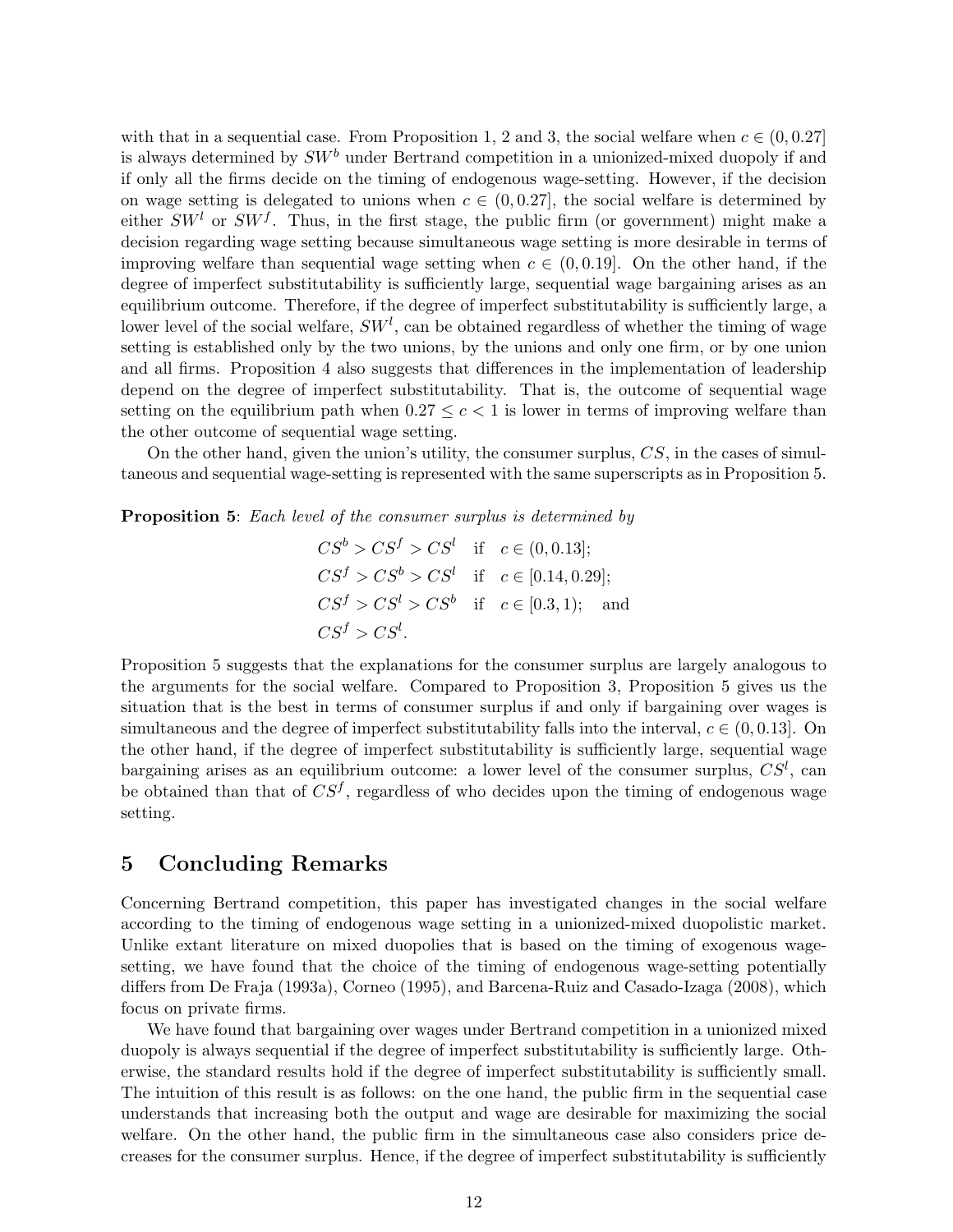small, the public firm appropriately controls its outputs, wages, and prices as the effect of lowered prices on the consumer surplus dominates the effect of raising both the output and wage, and vice versa. Moreover, simultaneous wage setting is more likely to improve the welfare if the degree of imperfect substitutability is sufficiently small, while sequential wage setting (public firm being the leader) as an equilibrium outcome is inferior in terms of improving welfare than the other outcome of sequential wage setting (private firm leader) if the degree of imperfect substitutability is sufficiently large.

Finally, we did not extend our results by considering a model where the public firm competes with  $n$  private firms or both domestic and foreign private firms. Also, in this paper, we have used the simplifying assumption that each firm decides the optimal price policy by facing its trade union. However, in the real world, public and private firms endogenously determine their vertically differentiated product quality. Moreover, it is interesting and useful to compare the timing of endogenous wage setting under privatization with that under either nationalization or partial privatization. The extension of our model in these directions remains an agendum for future research.

## References

- [1] Barcena-Ruiz, J. C. and M. L. Campo, 2000, "Short-term or Long-term Labor Contracts," Labour Economics, 7, 249-260.
- [2] Barcena-Ruiz, J. C. and M. L. Campo, 2009, "R&D Investments and Sequential Wage Negotiations," Australian Economic Papers, 48, 183-202.
- [3] Barcena-Ruiz, J. C. and F. J. Casado-Izaga, 2008, "Timing in Endogenous Bargaining Over Costs and Firm Location," Journal of Economics, 95, 149-166.
- [4] Barcena-Ruiz, J. C. and M. B. Garzon, 2009, "Relocation and Public Ownership of Firms," Journal of the Japanese and International Economies, 23, 71-85.
- [5] Booth, A., 1995, The Economics of the Trade Union, Cambridge, Cambridge University Press.
- [6] Brekke, K. and O. R. Straume, 2004, "Bilateral Monopolies and Location Choice," Regional Science and Urban Economics, 34, 275-288.
- [7] Corneo, G., 1995, "National Wage Bargaining in an International Integrated Product Markets," European Journal of Political Economy, 11, 503-520.
- [8] De Fraja, G., 1993a, "Staggered vs. Synchronized Wage Setting in Oligopoly," European Economic Review, 37, 1507-1522.
- [9] De Fraja, G., 1993b, "Union and Wages in Public and Private Firms: A Game Theoretic Analysis," Oxford Economic Papers, 45, 457-469.
- [10] Haskel, J. and A. Sanchis, 1995, "Privatisation and X-Inefficiency: A Bargaining Approach," Journal of Industrial Economics, 43, 301-321.
- [11] Haskel, J. and S. Szymanski, 1993, "Privatization, Liberalization, Wages and Employment: Theory and Evidence for the UK,"Economica, 60, 161-182.
- [12] Haucap, J. and C. Wey, 2004,"Unionisation Structures and Innovation Incentives," Economic Journal, 114: C149-C465.
- [13] Ishida, J. and N. Matsushima, 2008, "Outward FDI in Unionized Oligopoly: Welfare and Policy Implications," Osaka University, OSIPP Discussion Paper DP-2008-E-005.
- [14] Ishida, J. and N. Matsushima, 2009, "Should Civil Servants be Restricted in Wage Bargaining? A Mixed-Duopoly Approach," Journal of Public Economics, 93, 634-646.
- [15] Leahy, D. and C. Montagna, 2000, "Unionisation and Foreign Direct Investment: Challenging Conventional Wisdom?" Economic Journal, 110, C80-C92.
- [16] Lommerud, K. E., F. Meland, and L. Sørgard 2003,"Unionised Oligopoly, Trade Liberalisation and Location Choice," Economic Journal, 113, 782-800.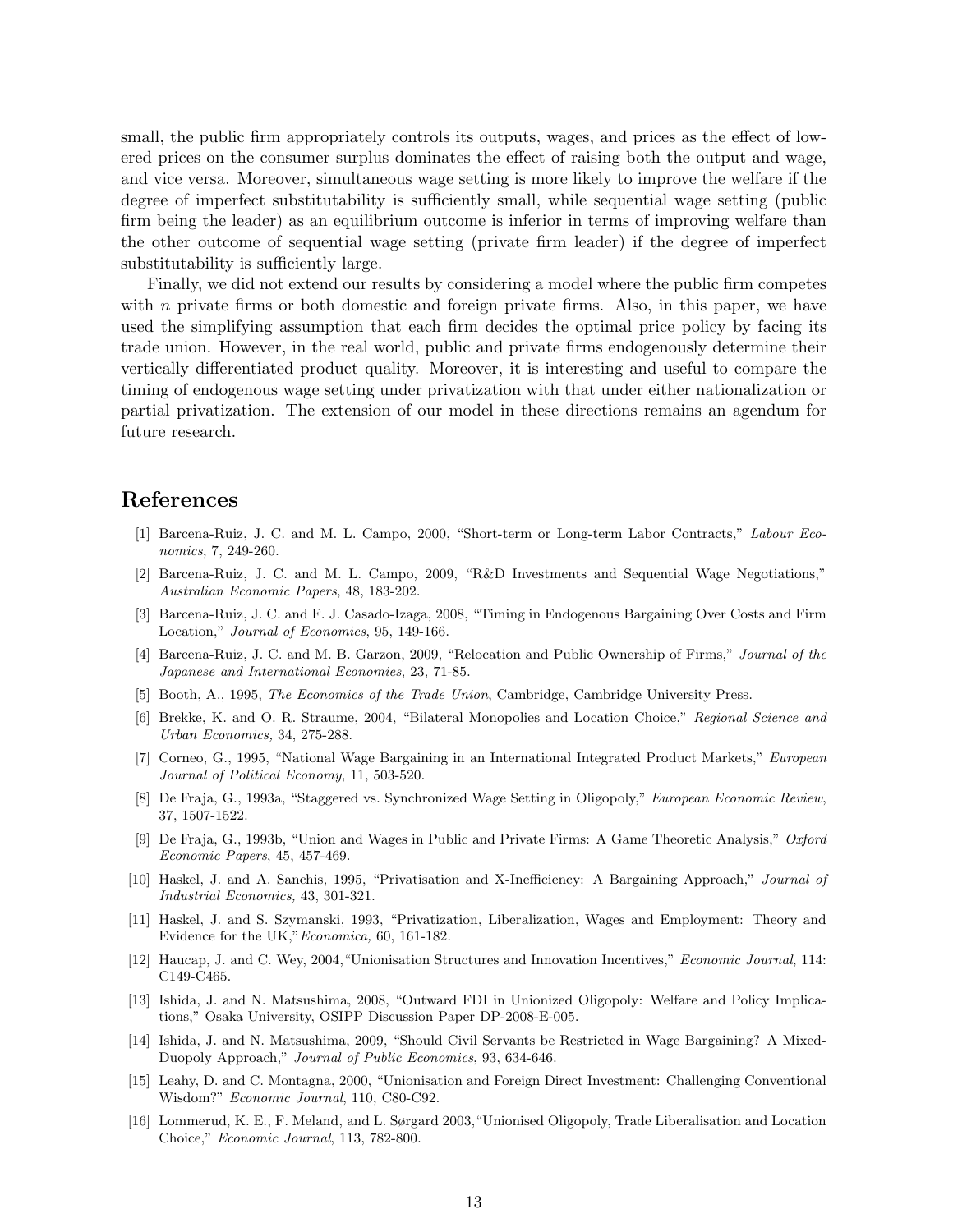- [17] Mukherjee, A. and K. Suetrong, 2007,"Unionisation Structure and Strategic Foreign Direct Investment," GEP Research Paper Series 2007/22, University of Nottingham.
- [18] Naylor, R. A., 1998,"International Trade and Economic Integration when Labour Markets are Generally Unionised," European Economic Review, 42, 1251-1267.
- [19] Naylor, R. A., 1999,"Wage Union Strategies and International Trade," Economic Journal, 109, 102-125.
- [20] Naylor, R. A., 2002,"Industry Profits and Competition under Bilateral Oligopoly," Economics Letters, 77, 169-175.
- [21] Naylor, R. A. and M. Santoni, 2003, "Foreign Direct Investment and Wage Bargaining," Journal of International Trade and Economic Development, 12, 1-18.
- [22] Oswald, A, J. and P. Turnbull, 1985, "Pay and Employment Determination in Britain: What are Labour Contracts Really Like," Oxford Review of Economic Policy, 1, 80-97.
- [23] Skaksen, J. R., 2004, "International Outsourcing when Labour Markets are Unionized," Canadian Journal of Economics, 37, 78-94.
- [24] Skaksen, M. Y. and J. R. Sørensen, 2001, "Should Trade Union Appreciate Foreign Direct Investment?," Journal of International Economics, 55, 379-390.
- [25] Straume, O. R., 2003, "International Merger and Trade Liberalization: Implications for Unionized Labour," International Journal of Industrial Organization, 21, 717-735.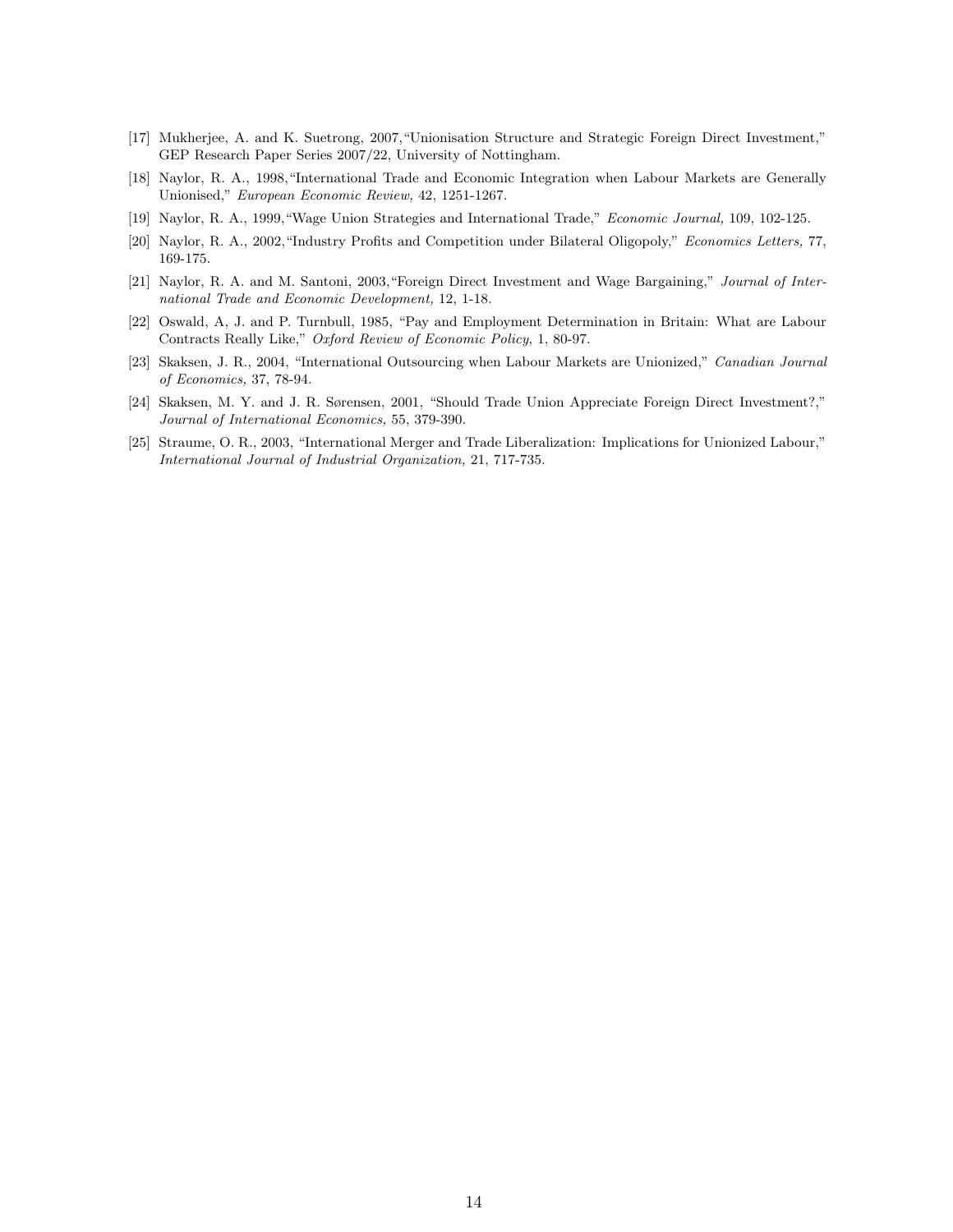# Appendix A: Proofs

#### Proof of Proposition 2

(i) Comparison of each social welfare under the unionized mixed duopoly

$$
SW^f > SW^l \Leftrightarrow -64c^2 - 32c^3 - 796c^4 + 104c^5 - 2772c^6 - 1240c^7
$$
  
+ 1160c<sup>8</sup> - 292c<sup>9</sup> + 64c<sup>10</sup> - 10c<sup>11</sup> + 52c<sup>12</sup> > 0.  

$$
SW^b > SW^l \Leftrightarrow 4096c^2 - 3584c^3 - 48512c^4 + 11328c^5 + 63584c^6 - 13336c^7
$$
  
- 28975c<sup>8</sup> + 6942c<sup>9</sup> + 6000c<sup>10</sup> - 1350c<sup>11</sup> - 995c<sup>12</sup> > 0 if c \in (0, 0.27];  
otherwise, SW<sup>b</sup> < SW<sup>l</sup> if c \in [0.28, 1).  

$$
SW^b > SW^f \Leftrightarrow 12288c^2 - 16384c^3 - 256256c^4 + 68864c^5 + 337152c^6 - 119296c^7
$$
  
- 142648c<sup>8</sup> + 109256c<sup>9</sup> + 22696c<sup>10</sup> - 55492c<sup>11</sup> - 1067c<sup>12</sup> + 14902c<sup>13</sup>  
- 1680c<sup>14</sup> - 1650c<sup>15</sup> + 355c<sup>16</sup> > 0, if c \in (0, 19];  
otherwise, SW<sup>b</sup> < SW<sup>l</sup> if c \in [0.2, 1).

(ii) Comparison of each private firm's profit under unionized mixed duopoly

$$
\pi_1^b > \pi_1^l \Leftrightarrow 4096c^2 - 4096c^3 + 32512c^4 + 13568c^5 + 17600c^6 - 17856c^7 - 10880c^8 \n+ 11664c^9 + 2892c^{10} - 3780c^{11} - 45c^{12} + 486 - 81c^{14} > 0, \n\pi_1^b < \pi_1^f \Leftrightarrow -2048 + 2048c + 5632c^2 - 6144c^3 - 5248c^4 + 6848c^5 + 1552c^6 - 3368c^7 \n+ 263c^8 + 618c^9 - 153c^{10} < 0.
$$

#### Proof of Proposition 4

We provide the case of the range of  $c \in [0.2, 0.27]$  under the unionized mixed duopoly as follows.

First, consider that both unions decide the timing of wage setting. Then the both unions do not have incentives to play simultaneously. Given the preference of the rival's union, each union prefer to play sequentially.

Second, consider that the public firm and the private firm's union decide on the timing of endogenous wage setting. Then, the public firm has a strictly dominant strategy for the second opportunity since  $SW^f > SW^b > SW^l$  in the range of  $c \in [0.2, 0.27]$ . However, the private firm's union prefers to play sequentially, which prefers to be a follower or a leader union.

Third, consider that the private and public firms decide the timing of wage setting. As shown in Proposition 2, the both firms prefer to play simultaneously regardless of  $c$ , which is to bargain in the second opportunity.

Fourth, consider that the private firm and the public firm's union decide on the timing of endogenous wage setting. Then, the public firm's union prefers to play sequentially, which prefers to be a follower or a leader union. However, the private firm has a strictly dominant strategy for the second opportunity  $\pi_1^f > \pi_1^b > \pi_1^l$  in the range of  $c \in [0.2, 0.27]$ .

Finally, suppose that the game is played by both firms and unions under each market. In this case, both unions do not have incentives to deviate from the sequential case. Given this, the public and private firms always prefer to play simultaneously.

#### Proof of Proposition 5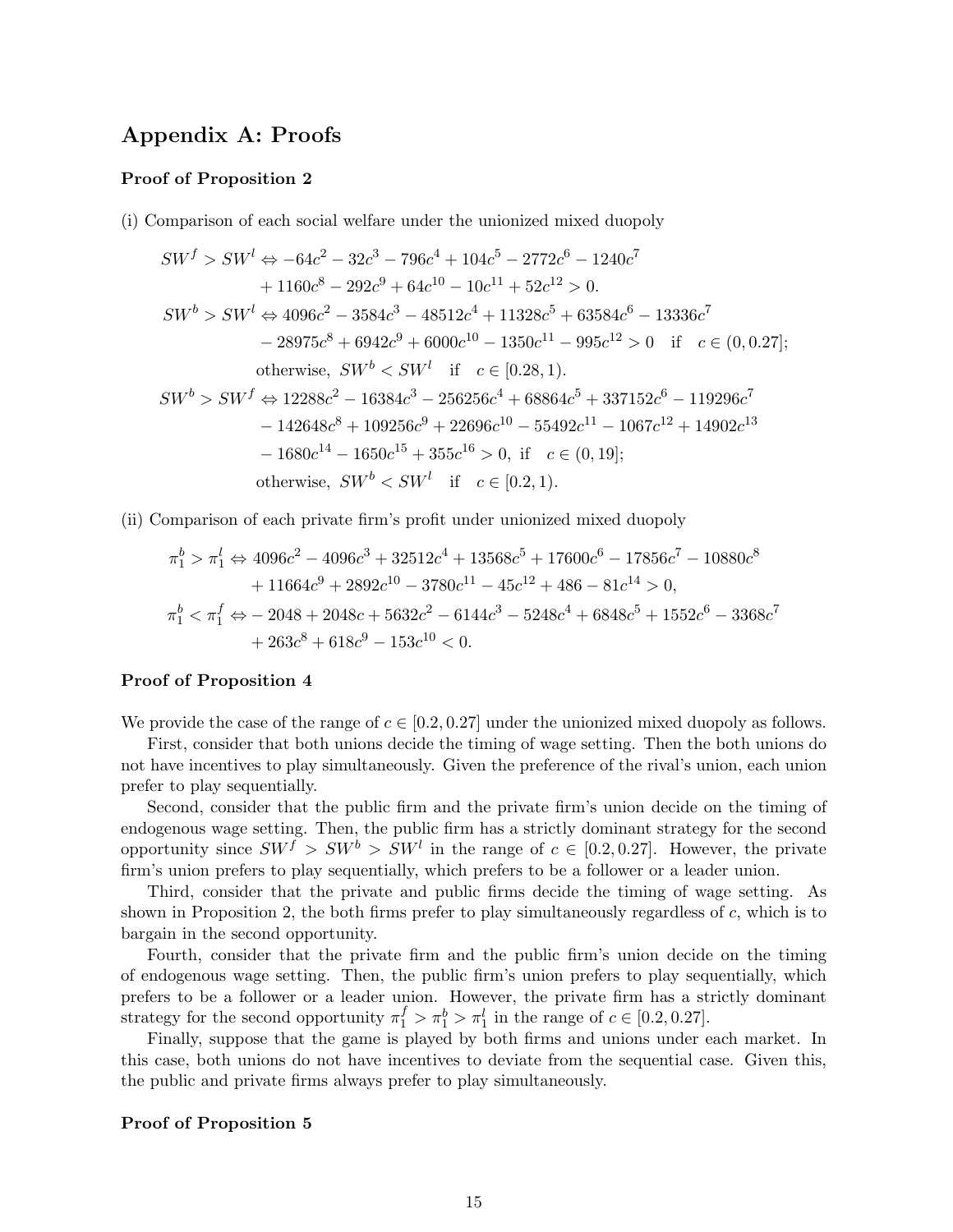Comparison of each consumer surplus under the unionized mixed duopoly.

Using Lemma 1-5, we get the consumer surplus in both simultaneous and sequential cases. These calculations are as follows:

$$
CS^b = \frac{80 + 16c - 224c^2 - 44c^3 + 225c^4 - 10c^5 - 72^6 + 26^7 + 3c^8}{2(1 - c^2)^2 (8 - 5c^2)^2},
$$
  
\n
$$
CS^l = \frac{320 + 64c - 1040c^2 - 184c^3 + 1785c^4 + 174c^5 - 672c^6 - 54c^7 + 135c^8}{128(1 - c^2)^2 (4 - 3c^2)^2},
$$
  
\n
$$
CS^f = \frac{1280 + 256c - 5248c^2 - 1024c^3 + 11992c^4 + 1600c^5 - 7610c^6 - 1220c^7 + 3613c^8 - 896^{10} - 66^{11} + 91c^{12}}{128(1 - c^2)^2 (2 - c^2)^2 (4 - 3c^2)^2}.
$$

Comparing each consumer surplus under the unionized mixed duopoly shows that

$$
CS^{f} > CS^{l} \Leftrightarrow -192c^{2} + 32c^{3} - 372c^{4} - 104c^{5} - 838c^{6} + 124c^{7}
$$
  
\n
$$
-1070c^{8} - 64c^{9} + 289c^{10} + 12c^{11} + 44c^{12} > 0.
$$
  
\n
$$
CS^{b} > CS^{l} \Leftrightarrow 4096c^{2} - 512c^{3} - 50304c^{4} - 10816c^{5} + 74720c^{6} + 26136c^{7}
$$
  
\n
$$
-46209c^{8} - 20094c^{9} + 16080c^{10} + 5094c^{11} - 2943c^{12} > 0 \text{ if } c \in (0, 0.29];
$$
  
\notherwise,  $CS^{b} < CS^{l}$  if  $c \in [0.3, 1).$   
\n
$$
CS^{b} > CS^{f} \Leftrightarrow 4096c^{2} - 226048c^{4} - 50432c^{5} + 412800c^{6} + 182784c^{7}
$$
  
\n
$$
- 451128c^{8} - 263040c^{9} + 369402c^{10} + 124356c^{11} - 142149c^{12} + 13078c^{13}
$$
  
\n
$$
+ 19888c^{14} + 5394c^{15} - 1846c^{16} > 0, \text{ if } c \in (0, 13];
$$

otherwise,  $CS^b < CS^l$  if  $c \in [0.14, 1)$ .